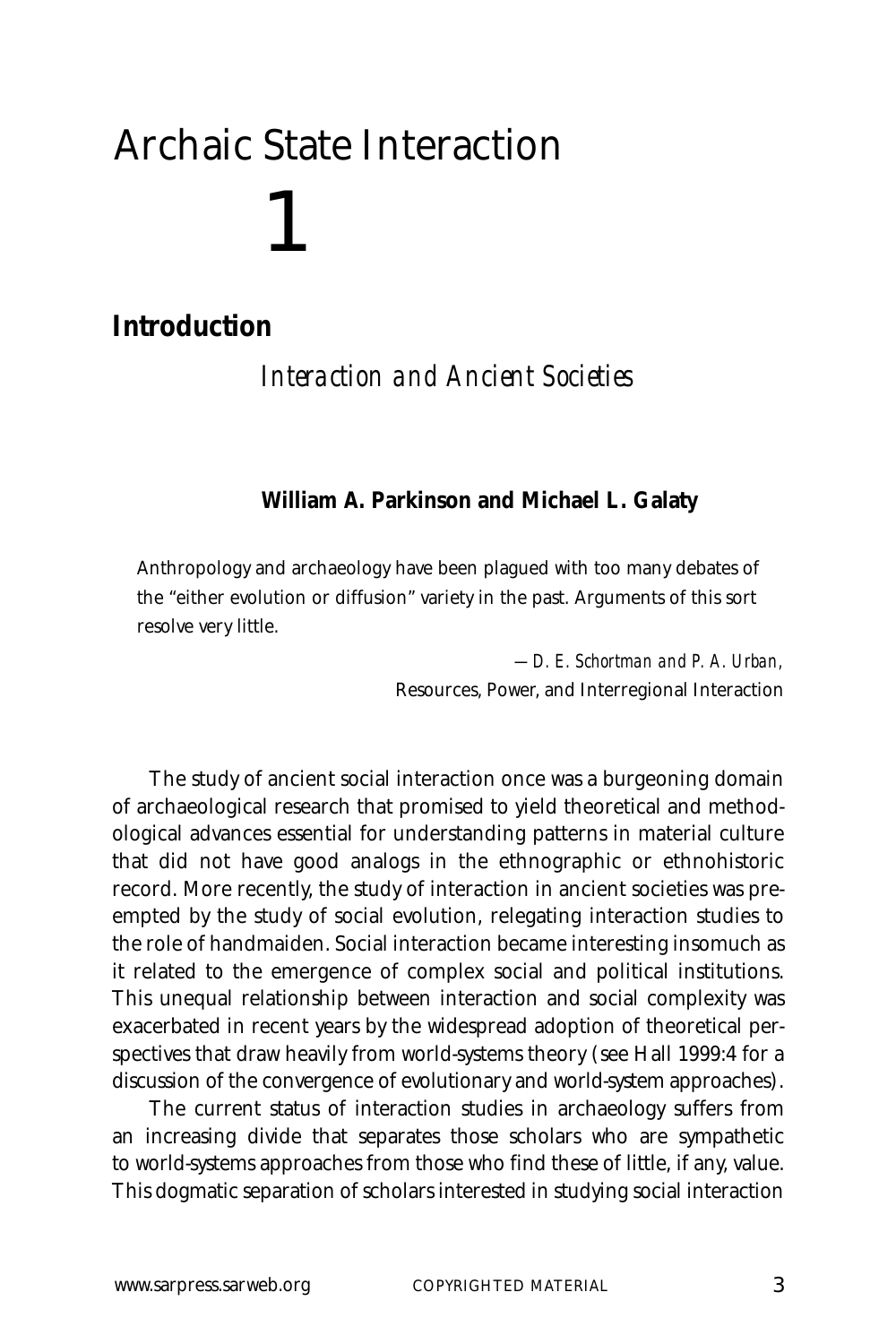into groups of "believers" (in world-systems approaches) and "skeptics" is, we argue, an intellectual hangover from the long-standing debate between "formalists" and "substantivists" that plagued studies of economics in non-Western societies (see Oka and Kusimba 2008 for a detailed discussion). Unfortunately, as with that stalemate, the current failure to find common ground between world-systems believers and their counterparts has resulted in a stagnation of theoretical development, especially with regards to modeling how early state societies interacted with their neighbors.

This book is an attempt to redress these issues. By shifting the theoretical focus away from questions of state evolution to state interaction, we seek to develop anthropological models for understanding how ancient states interacted with one another and with societies of different scales of economic and political organization. Rather than publish yet another book that either shamelessly sings the praises of world-systems theory (WST) or unabashedly condemns it, we have tried to identify a theoretical middle ground that is neither dogmatic nor dismissive. The result, we believe, is an innovative approach to modeling social interaction that will be helpful in exploring the relationship between social processes that occur at different geographic scales and over different temporal durations.

To explore these issues, we brought together nine scholars at the School for Advanced Research in Santa Fe, New Mexico, to discuss the nature of interaction in the Eastern Mediterranean during the later Bronze Age. Our goal during the advanced seminar was to use this geographic and temporal context as a case study for developing anthropological models of interaction that are cross-cultural in scope but that still deal well with the idiosyncrasies of specific culture histories. Conversely, we hoped to use existing models of interaction to understand cultural patterns in a part of the world where scholars have tended to approach the past from a regionally specific and cultural-historical, instead of cross-cultural and anthropological, perspective.

The group we invited to the seminar included international scholars from central and western Europe and the United States with varied training and specialties but whose work addresses the issue of state interaction, albeit from very different perspectives. By bringing together scholars who, because of either the geographic focus of their research or their discrete institutional histories, do not regularly interact with one another, we hoped to encourage them to use their expertise to address the nature of prehistoric interaction from their own unique perspective. In this regard, the seminar was a resounding success. Three of the participants were trained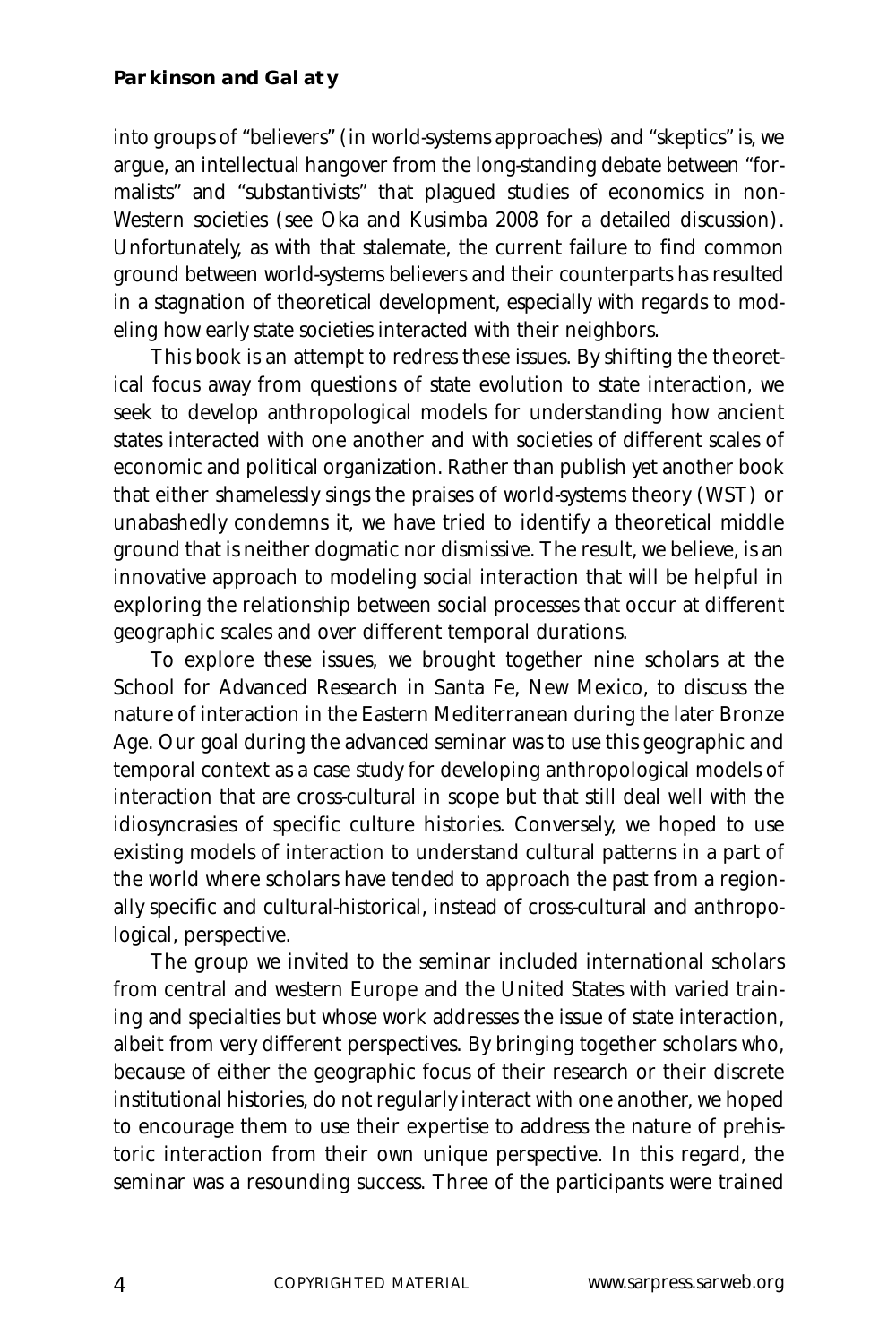as anthropologists in the United States (Galaty, Parkinson, and Kardulias), although their work focuses on Aegean prehistory, a research domain normally pursued by scholars trained in departments of classical studies. Others were trained as archaeologists in Britain (Cherry, Sherratt, and Wengrow), although the geographic focus of their research expertise varies from Egypt (Wengrow) to Cyprus and the Near East (Sherratt) to the Aegean (Cherry). Still others (Schon and Cline) were trained in departments of classical archaeology, Near Eastern studies, and ancient history, although they work in different parts of the Eastern Mediterranean. Helena Tomas is a Croatian archaeologist who received her doctorate in archaeology from Oxford, specializing in ancient scripts, but who works in Greece, Croatia, Israel, and Albania.

The SAR advanced seminar provided a unique opportunity for this eclectic group of scholars from various backgrounds to gather and focus their wide-ranging talents and expertise on addressing a common theme. We were especially pleased that the goals of our seminar dovetailed nicely with the recent reorganization of SAR to be more international in scope and more inclusive of scholars with wide-ranging scholarly backgrounds. The results of our seminar could not have been achieved without intensive interaction among this diverse group of experts. Unfortunately, few other venues offer such an opportunity.

This first introductory chapter briefly discusses the historical relationship between interaction and evolution studies in anthropological archaeology, focusing specifically upon how world-systems theory recently has influenced the study of ancient states and their neighbors. We then propose a strategy for modeling early state interaction that attempts to account for processes that occur at different geographic and temporal scales. We advocate an eclectic, explicitly nondogmatic theoretical approach that makes a conscious effort to rectify general, cross-culturally relevant processes with specific, cultural-historically correct patterns.

This chapter is intended for an anthropological audience and attempts to avoid the cumbersome terminology and details of chronology that make the Eastern Mediterranean Bronze Age seem impenetrable to the nonspecialist. These details are saved for chapter 2, which demonstrates how to apply the multiscalar approach outlined here to a specific region. This second introductory chapter, the result of a collaborative effort by everyone who participated in the advanced seminar, outlines the cultural-historical narrative of interaction in the Eastern Mediterranean Bronze Age and relates it to the more general, cross-cultural processes outlined here.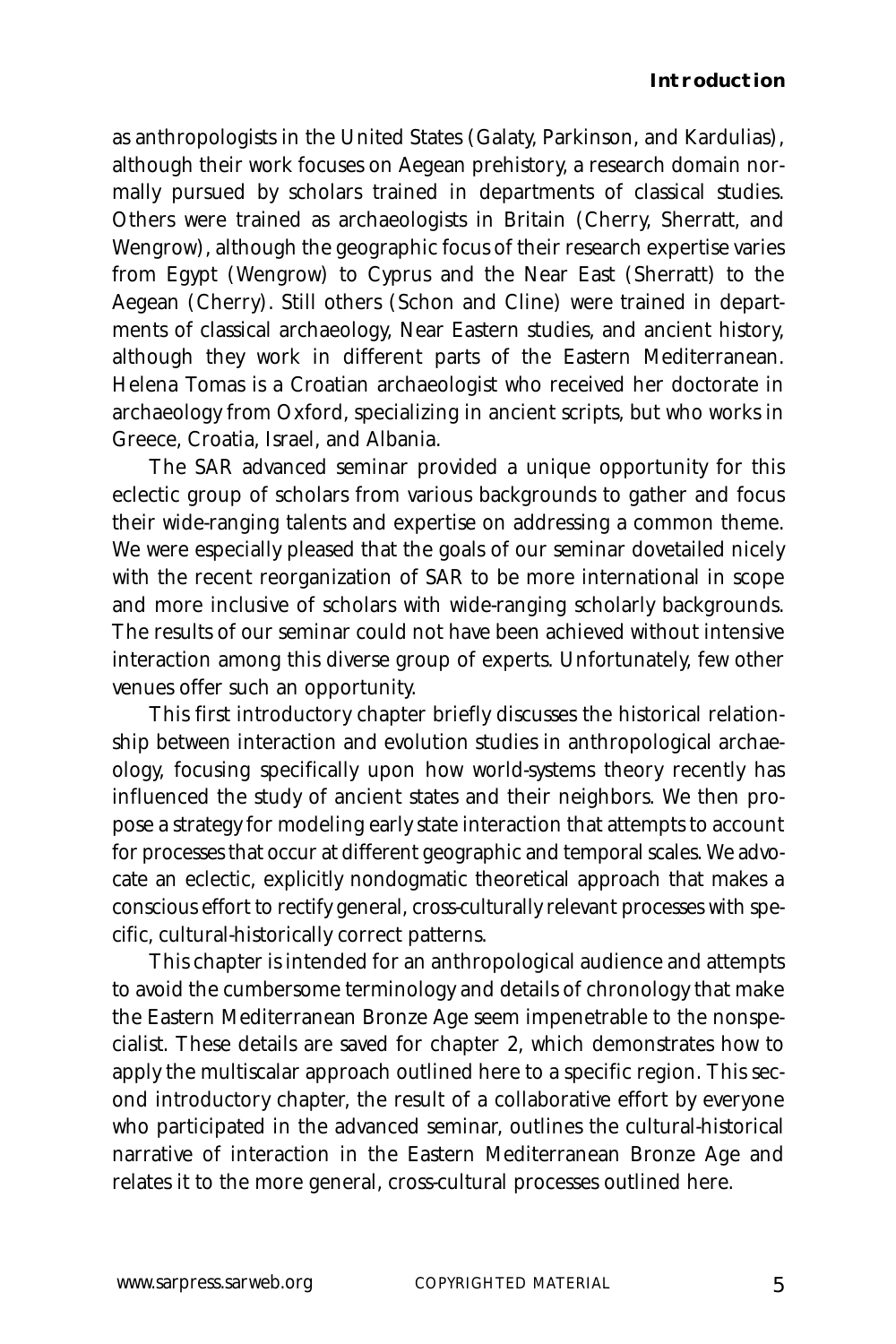# **INTERACTION AND EVOLUTION IN ANTHROPOLOGICAL ARCHAEOLOGY**

The analytical boundaries between studies of interaction and evolution in anthropological archaeology have a long, complicated history. Although the histories of interaction studies in North America and Europe share intellectual roots in diffusionist studies of the early twentieth century, the analytical relationship between processes of interaction and evolution underwent significant changes throughout the century on each continent. With the onset of the New Archaeology, concerns with understanding social evolution preempted interaction studies, and the analytical boundaries between the two became blurred. Within this context, world-systems theory provided an attractive framework for integrating the two research domains.

The widespread adoption of world-systems approaches at the end of the twentieth century has positioned scholars interested in exploring prehistoric interaction into two opposed camps—those who are sympathetic to world-systems approaches and those who are not. This theoretical rift derives from the formalist–substantivist divide of the mid-twentieth century and ultimately can be traced to primitivist–modernist arguments of the early part of that century (see Oka and Kusimba 2008). We suggest that it will be most beneficial for those interested in exploring the anthropology of interaction in ancient societies to identify a middle ground between these theoretical perspectives.

#### **Diffusion, Interaction, and Evolution**

Interaction studies in North American and European prehistory trace their roots to German geographico-diffusionist paradigms in the beginning of the twentieth century (see Oka and Kusimba 2008; Schortman and Urban 1992). But towards the middle of the century, the mechanisms of diffusion—in particular, their relationship to social evolution—came to be viewed very differently on the two continents. European prehistorians such as V. Gordon Childe favored an *ex oriente lux* framework within which diffusion was causal in the evolution of political complexity (for example, Childe 1964). By contrast, many American prehistorians favored models that downplayed the evolutionary importance of diffusion by emphasizing its tendency to increase homogeneity over large areas. Caldwell's (1964) notion of an interaction sphere, specifically as it related to Hopewell (see also Struever 1964), was proposed as a counterpoint to arguments that "great traditions" were associated only with politically and economically complex civilizations. From one perspective, interaction via diffusion was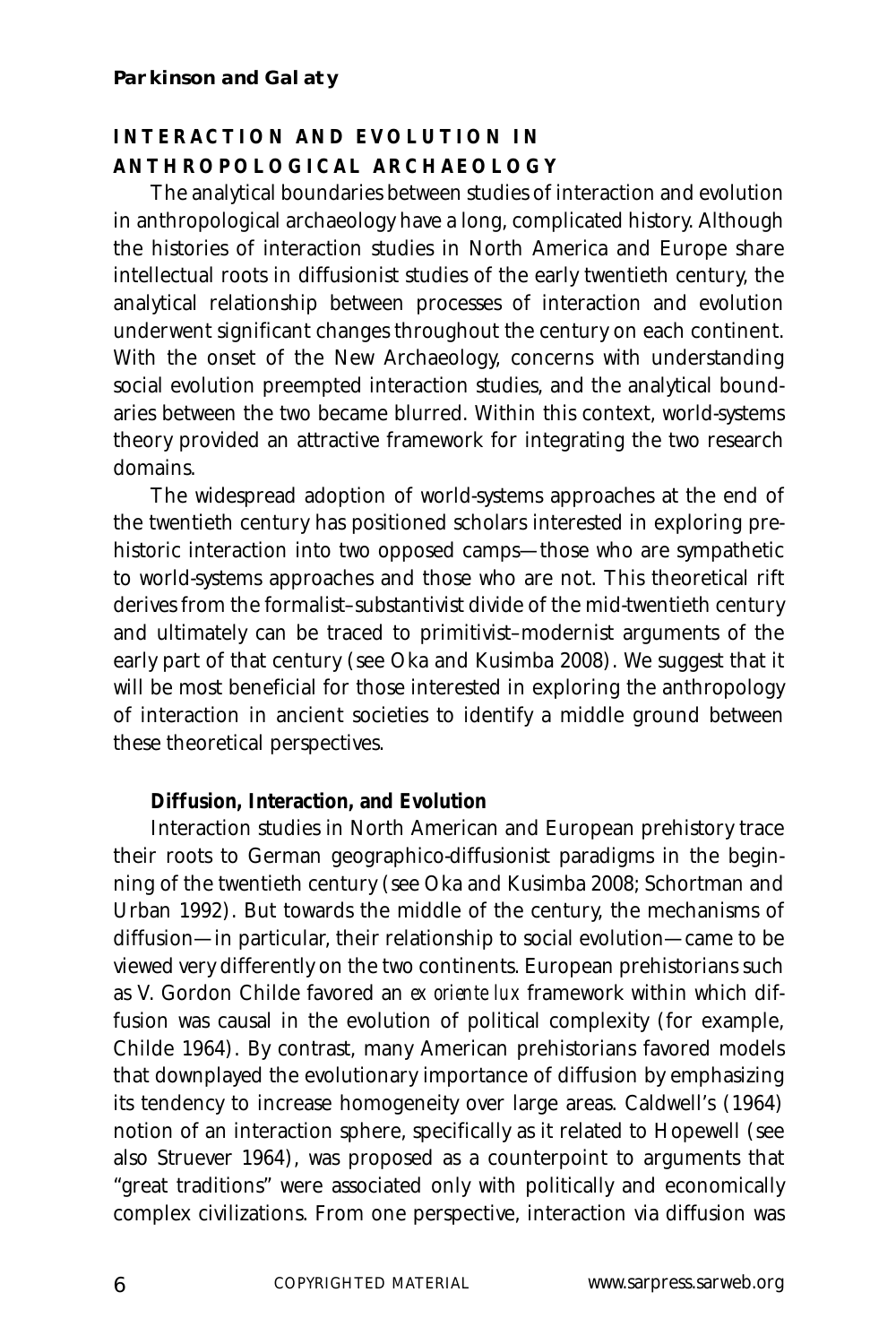viewed as causally related to the development of political complexity, thus introducing political and economic variability into a region; from another viewpoint, interaction spheres were seen to increase regional homogeneity between disparate social groups.

Despite these differences, both approaches viewed the archaeological study of interaction as an interesting analytical end in itself and the processes of social interaction as being on relatively equal ground with the study of social evolution. This analytical interest in interaction studies—for their own sake—gradually began to wane during the second half of the century. Although the study of social interaction retained a central role in history and the social sciences (for example, Wolf 1982), the main focus of such studies was to identify how interactive processes related to evolutionary processes, specifically, whether these increased or decreased economic and political complexity (see, for example, Trigger 1989:329–337).

Towards the end of the twentieth century, the study of the evolution of complex political and economic systems took precedence over interaction in ancient societies. Especially in the American tradition, interaction studies were undertaken primarily to aid the study of social evolutionary processes. Beginning with articles such as Flannery's (1968) discussion of social interaction between emergent elites in the Formative Valley of Oaxaca and the Gulf Coast Olmec in the late 1960s, the study of interaction became a handmaiden to the study of social evolution. Within the British tradition, the archaeological study of interaction maintained more theoretical autonomy, focusing especially upon sourcing studies and chemical analyses (for example, Renfrew, Dixon, and Cann 1968).

During the 1970s the relationship between interaction studies and social evolution was galvanized by research that sought to define more precisely how the processes of trade and exchange related to the emergence of socio-political complexity. Following on studies in the early 1970s that sought to define new methodological and theoretical perspectives on prehistoric exchange (for example, Hodder 1974; Renfrew 1975; Sabloff and Lamberg-Karlovsky 1975; Wilmsen 1972), anthropological archaeologists began to combine technological developments in sourcing technology (for example, Earle and Ericson 1977) with theoretical developments adopted from locational geography (for example, Haggett 1966; Hodder and Orton 1979) and systems theory to develop a systematics of exchange.

During the next decade, a divide developed between those scholars who favored a substantivist approach to modeling trade and exchange —one that "viewed exchange as the material base for society and as an organization 'embedded' in society's institutions" (Earle and Ericson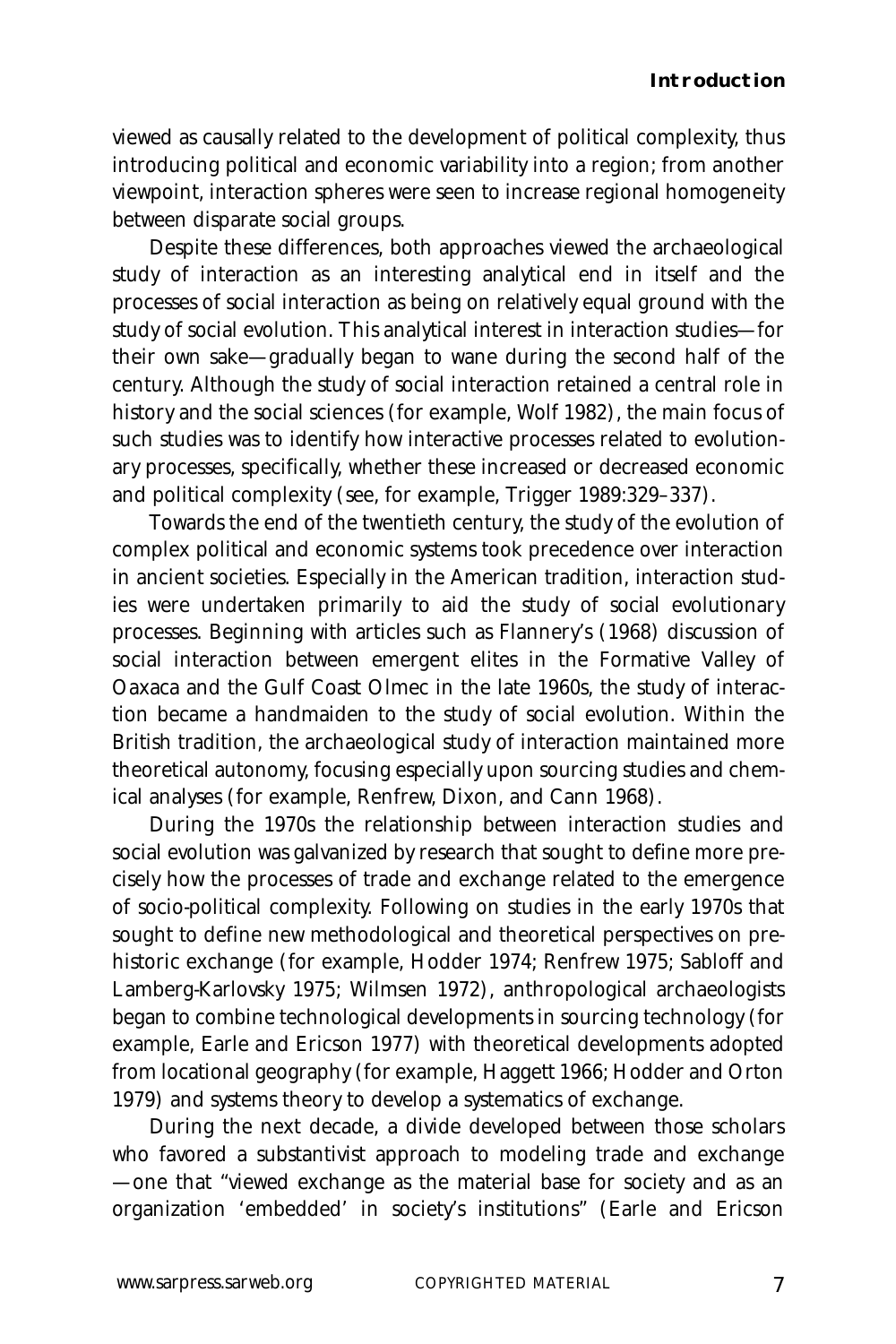1977:3)—and those who preferred a more formalist economic approach (see Earle 1982:2)—one that sought to explore the results of rational decisions that operated along more modern notions of supply and demand. Oka and Kusimba (2008:344–345) relate this substantivist–formalist divide to an even longer-standing rift within the discipline between primitivists and modernists.

Despite explicit efforts at bridging this theoretical gap (for example, Ericson and Earle 1982), most anthropological archaeologists continued to link interaction studies directly to the emergence of political complexity, thus perpetuating the dominance of substantivist approaches in the discipline, especially in the United States (for example, Brumfiel and Earle 1987). Others favored more formalist perspectives on the past (see Renfrew and Shennan 1982 for a discussion). Both schools of thought, however, emphasized the importance of interaction studies primarily for understanding social evolutionary processes.

#### **World-Systems: Believers and Skeptics**

The development of theoretical frameworks throughout the 1980s and 1990s derived from world-systems theory perpetuated the historical division between substantivist and formalist approaches to trade and exchange, resulting ultimately in the dogmatically divisive theoretical landscape within which we now wander. This landscape is composed of those faithful to world-systems theory and its more formalist approaches to the study of interaction (the "believers") and the substantivists (the "skeptics"), who are more dubious about the value of the approach for interpreting the subtle dynamics of ancient social interaction. Kardulias (chapter 3, this volume) suggests that the issue is more general and has more to do with advocating particularistic or generalizing approaches. From our perspective, the division between believers and skeptics is unfortunate. It has replaced the substantivist-versus-formalist divide within the discipline and seems doomed to result in a similar theoretical stalemate. As a result, a main goal of this seminar was to bring together members of both groups to create a syncretic approach that provides common theoretical ground.

For an excellent overview of archaeological approaches derived from world-systems, see Kardulias's and Sherratt's contributions to this volume (chapters 3 and 4, respectively). World-systems theory, in its initial conception (that is, Wallerstein 1974), was intended to explain interaction between culturally different societies linked via the vital exchange of food and raw materials (Chase-Dunn and Grimes 1995:389). Wallerstein was concerned particularly with the nature of interaction as it developed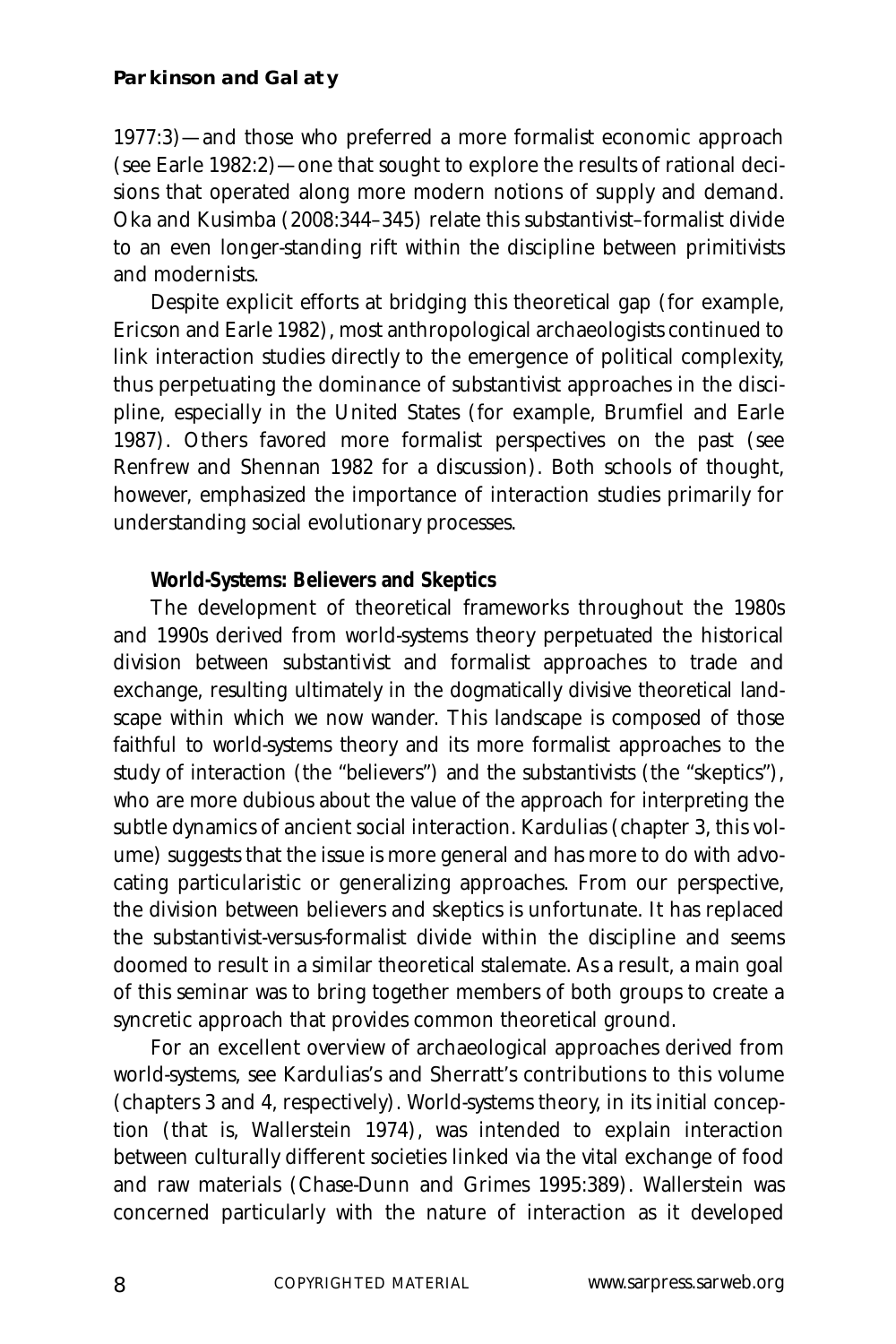between different kinds of state and non-state societies. He focused on the tendency of more powerful cores to exploit less powerful peripheries.

Wallerstein's initial model was applied explicitly to very recent or modern capitalist systems, but several authors have adapted it to very different historical contexts, including smaller, noncapitalist systems, effectively extending its applicability several thousand years into the past (for example, Chase-Dunn and Hall 1993; Frank and Gillis 1993a; Friedman and Rowlands 1978; Kristiansen 1987; Schneider 1977; see Chase-Dunn and Grimes 1995 for discussion). A critical shift in these adaptations was a reworking of the model that, besides referring explicitly to vital goods that affect everyday life, included prestige goods and items of symbolic importance.

Chase-Dunn and Hall prefer a general definition of world-systems that facilitates comparisons of interactions between societies of dramatically different political and economic organization. They define world-systems as "intersocietal networks in which the interactions are important for the reproduction of the internal structures of the composite units and importantly affect changes that occur in these local structures" (Chase-Dunn and Hall 1993:855). This definition encompasses interactions between states and stateless societies by approaching WST from a broad-brush, lumping perspective that masks socio-cultural variability.

In Kardulias's contribution to this volume (chapter 3), he assumes a similar broad perspective, arguing that archaeologists should encourage more generalizing theoretical approaches that stress similarities over differences. To this end, Kardulias recommends approaches based on worldsystems *analysis*, a term he uses to differentiate archaeological approaches derived from world-systems theory. Sherratt, in her contribution (chapter 4), also addresses many of the criticisms of world-systems approaches.

Although these adaptations to Wallerstein's initial formulation of worldsystems permit the analysis of general relationships between societies at different levels of political and economic complexity, they have been criticized for diluting the descriptive and explanatory power of the model as initially formulated (for example, Frank and Gills 1993a). In addition, these modified world-systems approaches are most effective when operationalized at wide geographic and temporal scales, encompassing long units of time and large units of space. Critics argue that the utility of world-systems breaks down considerably when these are applied at narrow geographic and temporal scales, especially when detailed understandings of specific cultural histories with highly refined chronologies are brought to bear on the model (see Stein 1999a). In these instances, world-systems frameworks become significantly less useful for understanding interregional social interactions,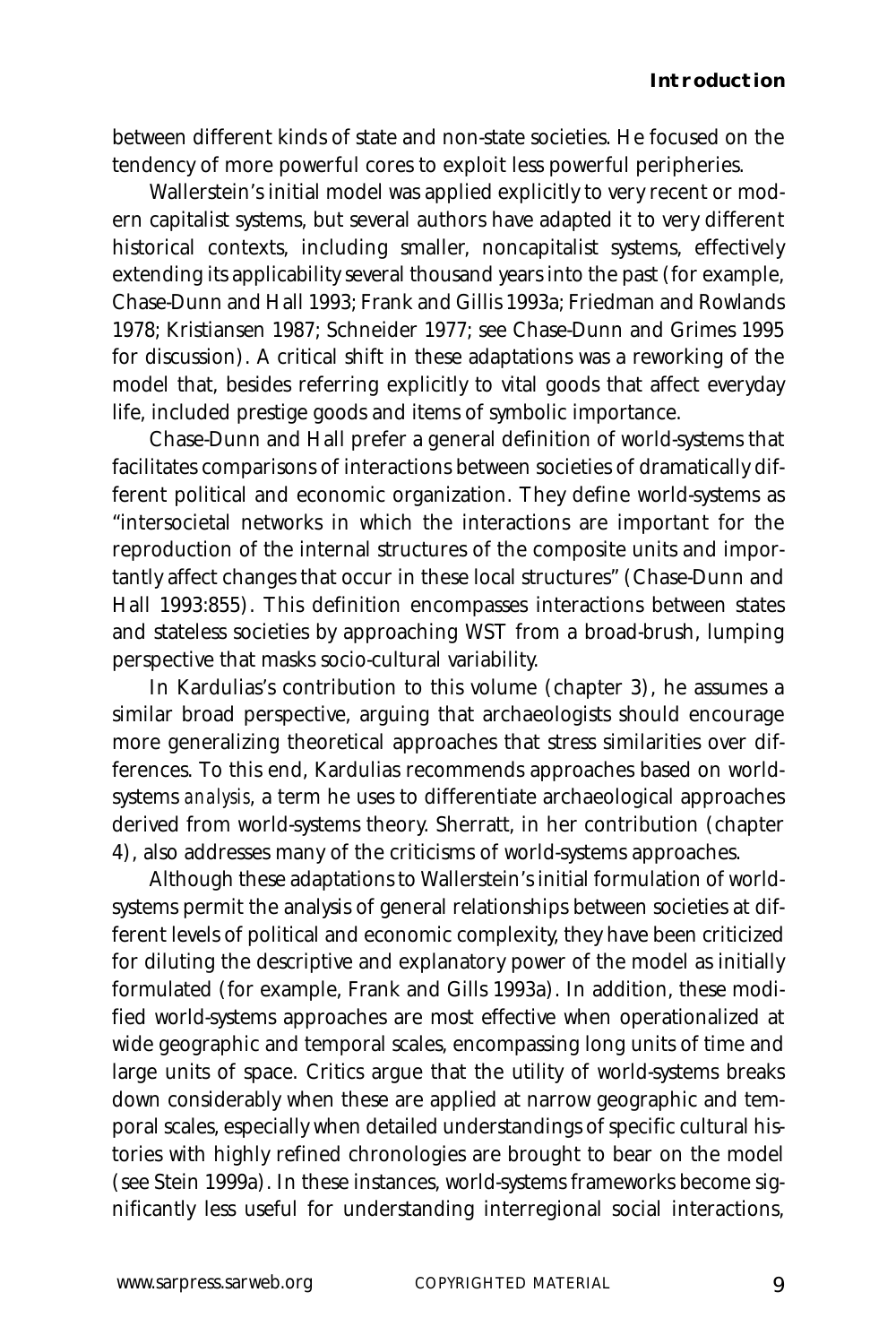tending to encourage overly general, descriptive models of exchange, warfare, and intermarriage (see Parkinson and Galaty 2007 for discussion).

Undeniably the most influential theoretical approach to modeling interaction in ancient societies—especially between ancient complex societies—world-systems theory has effectively truncated the development of alternative approaches to modeling ancient interaction. To a large extent, this is a result of dogmatic—almost religious—adherence to the basic formalist underpinnings of world-systems approaches. We suggest that both the dogmatic adherence to world-systems approaches and the outright rejection of them have been detrimental to the theoretical development of interaction studies.

#### **MODELING INTERACTION IN ANCIENT SOCIETIES**

To resolve this standoff, we advocate an approach that is theoretically "eclectic," employing several theoretical perspectives that work effectively at different temporal, geographic, and social scales. We argue that generalizing models, such as world-systems approaches, which inherently mask local variability in order to emphasize shared characteristics, need to be developed alongside historically specific models that represent this masked variability. When specific and general models are applied at multiple social scales using appropriate types of archaeological information, they become more helpful in identifying patterns of similarity and variability within different societies.

#### **Analytical Dimensions: Integration and Interaction**

The term *interaction* as it is used in archaeology refers to a wide variety of social processes and seldom is explicitly defined. We suggest modeling social organization along two separate but intertwined analytical dimensions—units of integration and degrees of interaction. In keeping with the way these terms traditionally have been used in anthropology (for example, Steward 1955), we suggest that the term *integration* is helpful in referring to processes that incorporate individuals into specific organizational units. *Interaction* refers to a more diffuse process that operates between these units. In this sense, societies can be envisioned as integrating various social units households, villages, polities—and interaction can be measured between various units at different scales. Smaller units of integration presuppose increased interaction (see Parkinson 2002a, 2002b, 2006a:4). The methodological challenge with regards to archaeology is to determine how different social units interacted over space and time. This is achieved by negotiating between general and context-specific models at these various scales.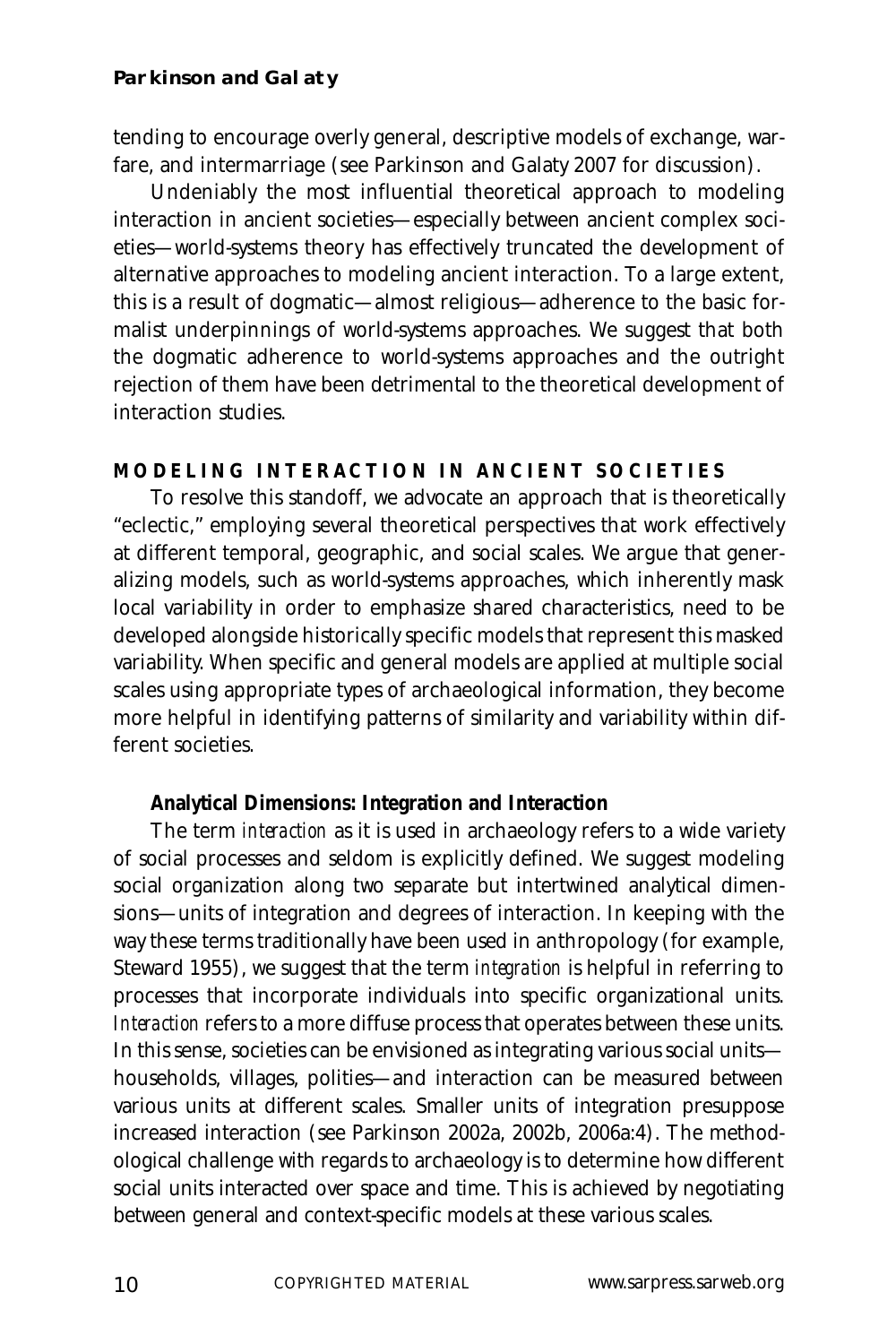Also, these analytical dimensions crosscut the false theoretical dichotomy that frequently is drawn between human agents and social structures. By exploring patterns at multiple temporal and geographic/social scales, a researcher can delineate the nature of interaction between the members of different integrative units (for example, households, settlements, and polities) and construct models of social interaction at various scales that clarify the relationship between individual human agents and the social structures they create and operate within. Specific sets of archaeological data can be used for inferring interactive relationships at these various scales.

#### **Scales of Analysis**

We advocate an approach that operates at multiple scales because the identification of processes at one scale can be used to help clarify processes that occur at other scales. By understanding how interaction occurred, for example, at the local scale, we can clarify how interactive processes operated at larger scales of analysis. Conversely, models of interaction at the macro scale can help us understand more local processes. Several have advocated for the adoption of multiscalar approaches in archaeology for comparative analysis (for example, Neitzel 1999), especially with regards to settlement pattern studies (Drennan and Peterson 2005). The application of a similar methodology for modeling interaction promises to yield similar results. Such an approach also enables the researcher to circumvent many of the analytical pitfalls resulting from theoretical dogmatism (see Parkinson 2006b). Working at multiple temporal and geographic scales, it is possible to explore interaction by using a variety of theoretical approaches and datasets that are appropriate for examining patterning at different scales.

*The Macro Scale and the Long Term.* We define the macro scale as geographically referring to patterns of long-distance, interregional interaction between discrete polities or sets of discrete polities (figure 1.1). Temporally, this scale includes Braudel's (1998) "longue durée"—durations of many hundreds or even thousands of years. We suggest that theoretical frameworks based on world-systems approaches are especially useful for investigating social interaction at the macro scale.

Such approaches, however, tend to fall apart at more local scales and at more refined temporal durations (but see Kardulias, chapter 3, this volume; see also Chase-Dunn and Mann 1998). When world-systems approaches are used to explore patterns of interaction at these smaller scales, many of the central tenets that make world-systems approaches powerful explanatory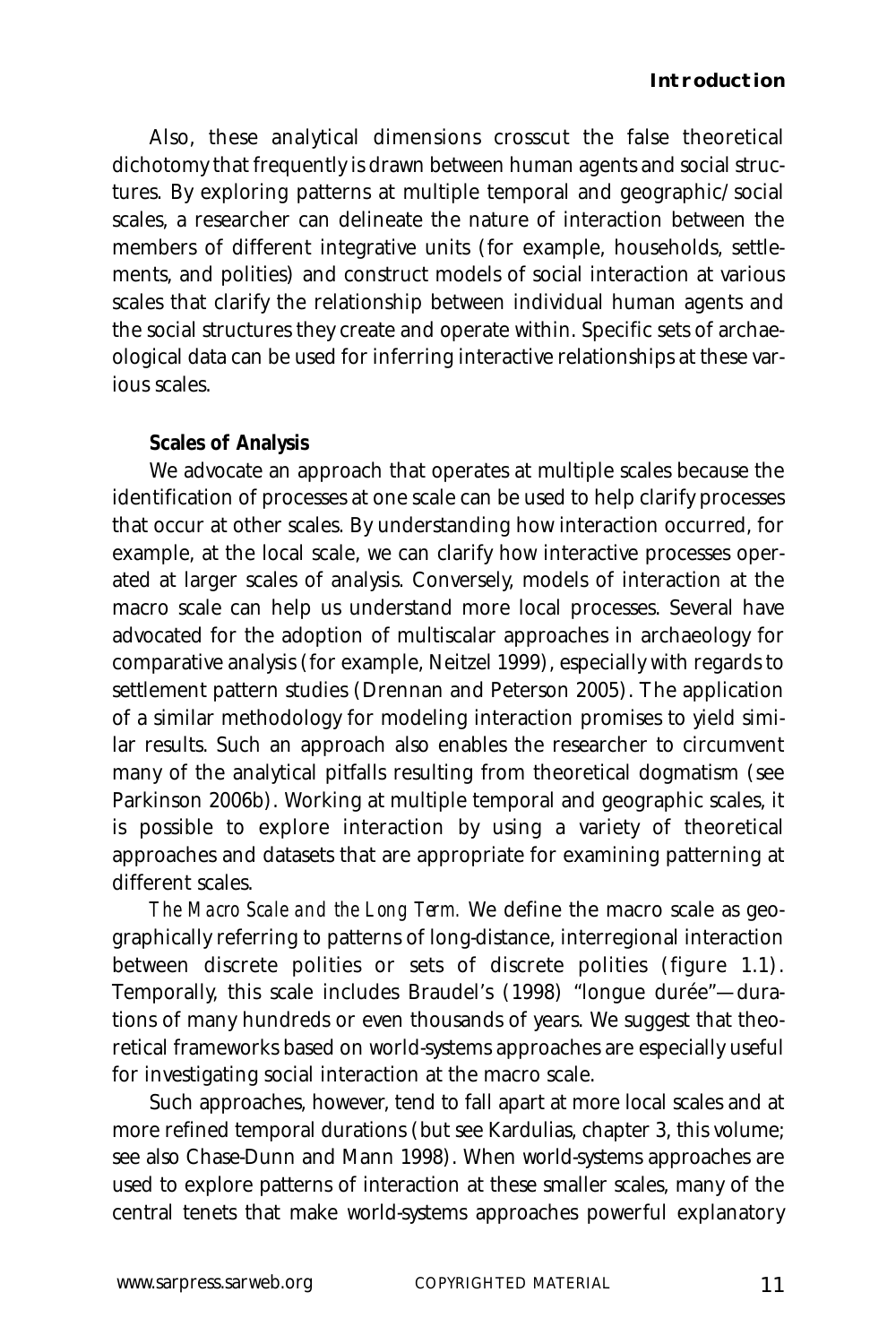



frameworks tend to be disregarded or abandoned completely. These central tenets include both interaction over long distances and a power differential between core, periphery, and margin (see Kohl 1987b), which usually appears archaeologically as differences in economic and political complexity. If even one of these central tenets is removed from the worldsystems equation, then the approach loses much of its power for explaining change over time. If the power differential between, for example, a core and a periphery is removed, then the nature of interaction—between two or more polities with more or less similar systems of political and economic organization—is better approached from a perspective that emphasizes peer polity dynamics, instead of core–periphery dynamics. Similarly, world-systems approaches are contingent upon interaction over large distances. When used to examine patterns of interaction at shorter distances, world-systems approaches appear forced, and polities (which, in Wallerstein's initial formulation, were modern nation-states) become conflated with individual settlements or households (see Chase-Dunn and Hall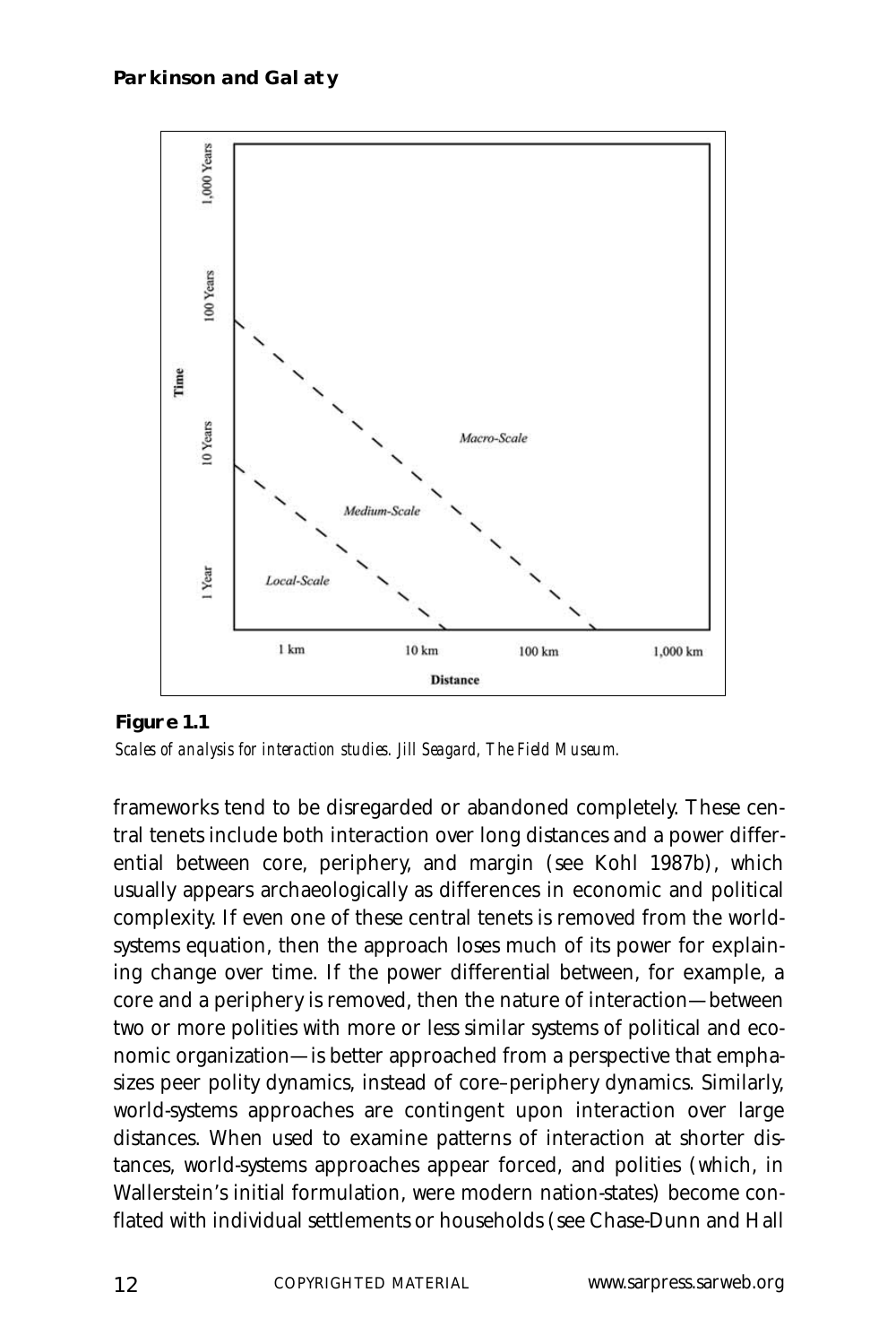1997). We suggest that alternative theoretical approaches, such as peer polity interaction and dual processual theory, are more appropriate for examining strategies of interaction at these more local scales.

Stein (1999a) outlined alternatives to world-systems approaches, including Cohen's (1969) trade diaspora model and the distance parity model. Trade diasporas occur between culturally distinct groups when communication and transportation are difficult and where centralized state institutions cannot effectively protect long-distance exchange. In these contexts, members of a diaspora create an ethnic identity based on an ideology of shared descent or origin. The distance parity model of interregional interaction deviates from world-systems approaches by examining power and distance without assuming a dependent relationship between a core and a periphery. The model suggests that a core's power over a periphery decays with distance. As such, interaction between the core and periphery is viewed as a continuum in which the core's power over the periphery is contingent upon the constraints of transport and technological parity. This continuum is similar to Chase-Dunn and Hall's (1997:63) scalar notion of incorporation (refer to figure 3.1, this volume). Stein suggests that the trade diaspora and distance parity models work better than world-systems approaches in describing the nature of power relations and interaction between polities of different scale, particularly because they do not assume that core areas are necessarily dominant. Kardulias's (2007) notion of "negotiated peripherality" attempts to address a similar issue but does so within an explicitly world-systems framework.

For exploring long-term temporal patterns in political and economic organization, especially with regard to early state societies, Marcus (for example, 1993, 1998) has developed a "dynamic model," which focuses on the cycles of consolidation, expansion, and dissolution that states go through over time as centers extend their authority over formerly autonomous regions. Marcus proposes this model in lieu of models that contrast large, unitary "territorial states" to smaller "city-states." Rather than contrast these socio-political types, Marcus (1998:92) encourages us to think of them as "different stages in the dynamic cycles of the same states." Similar models have been proposed for explaining long-term variability in chiefdom (Anderson 1990) and tribal (Parkinson 2002a) societies, indicating that similar trajectories of integration, albeit not subjugation, can be identified also in unranked social contexts.

Marcus's model gets around the typological fuzziness surrounding primary and secondary states by referring to first-, second-, or third-generation states, depending on the timing of their appearance in a particular region.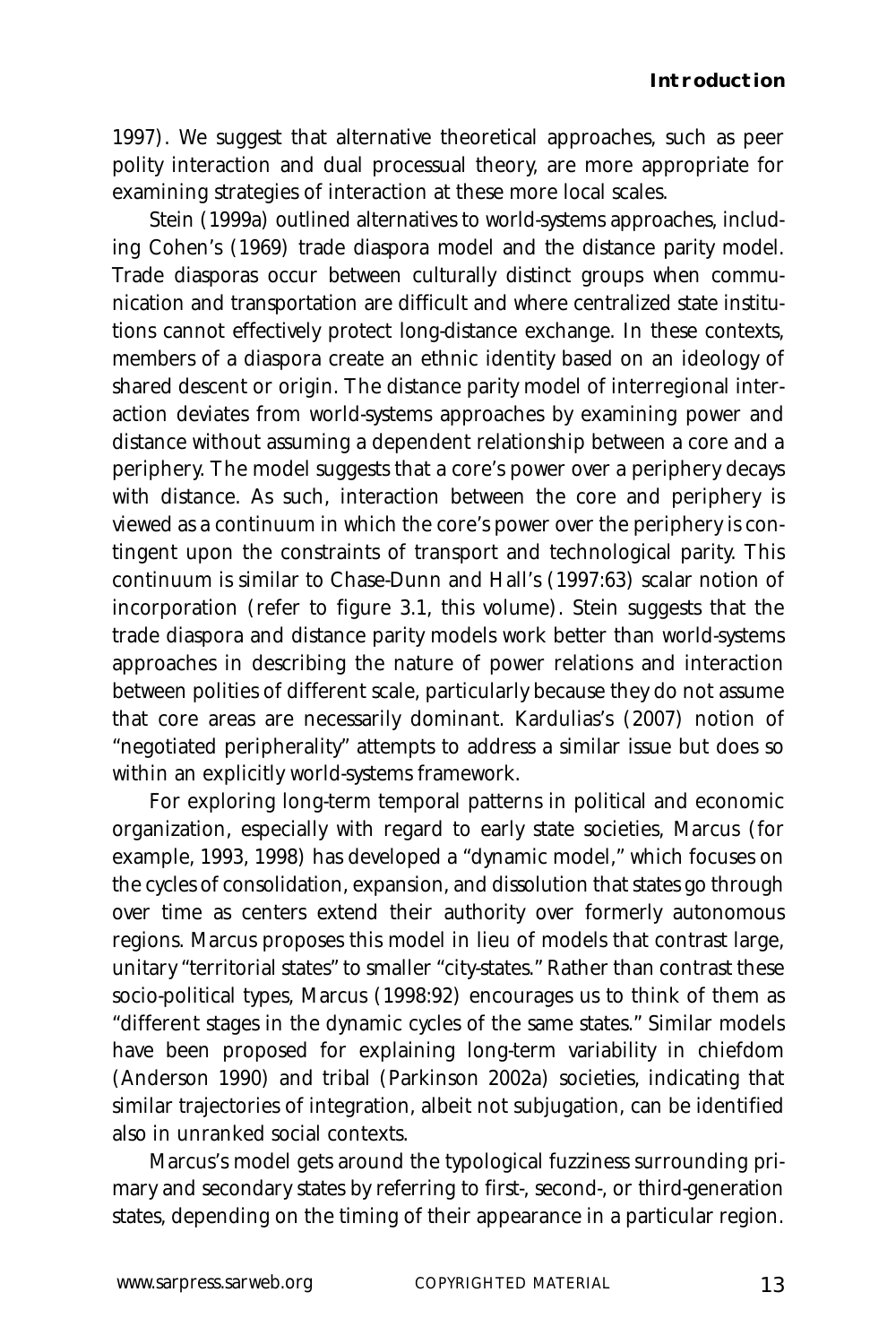

#### **Figure 1.2**

*Appropriate scales of analysis for each theoretical approach to interaction. Jill Seagard, The Field Museum.*

This important methodological device enables the analyst to distinguish between primary states (meaning "pristine, first-generation" states) and the first states emerging in a particular region (simply "first-generation" states), which may have occurred by various, primary or secondary (sensu Price 1978), processes.

The focus on the long-term historical dynamics of societies in specific regions brings an important temporal dimension to the study of variability in state societies. Although it is difficult to scale this model for examining precise patterns of cross-cultural variability in different regions, the model provides an excellent framework for discussing general trends of social change in different areas. To this end, it can be used alongside other approaches for developing more explicit models of social organization and change (figure 1.2).

Datasets appropriate for exploring macro-scale processes include epigraphic and literary information that refers to international relationships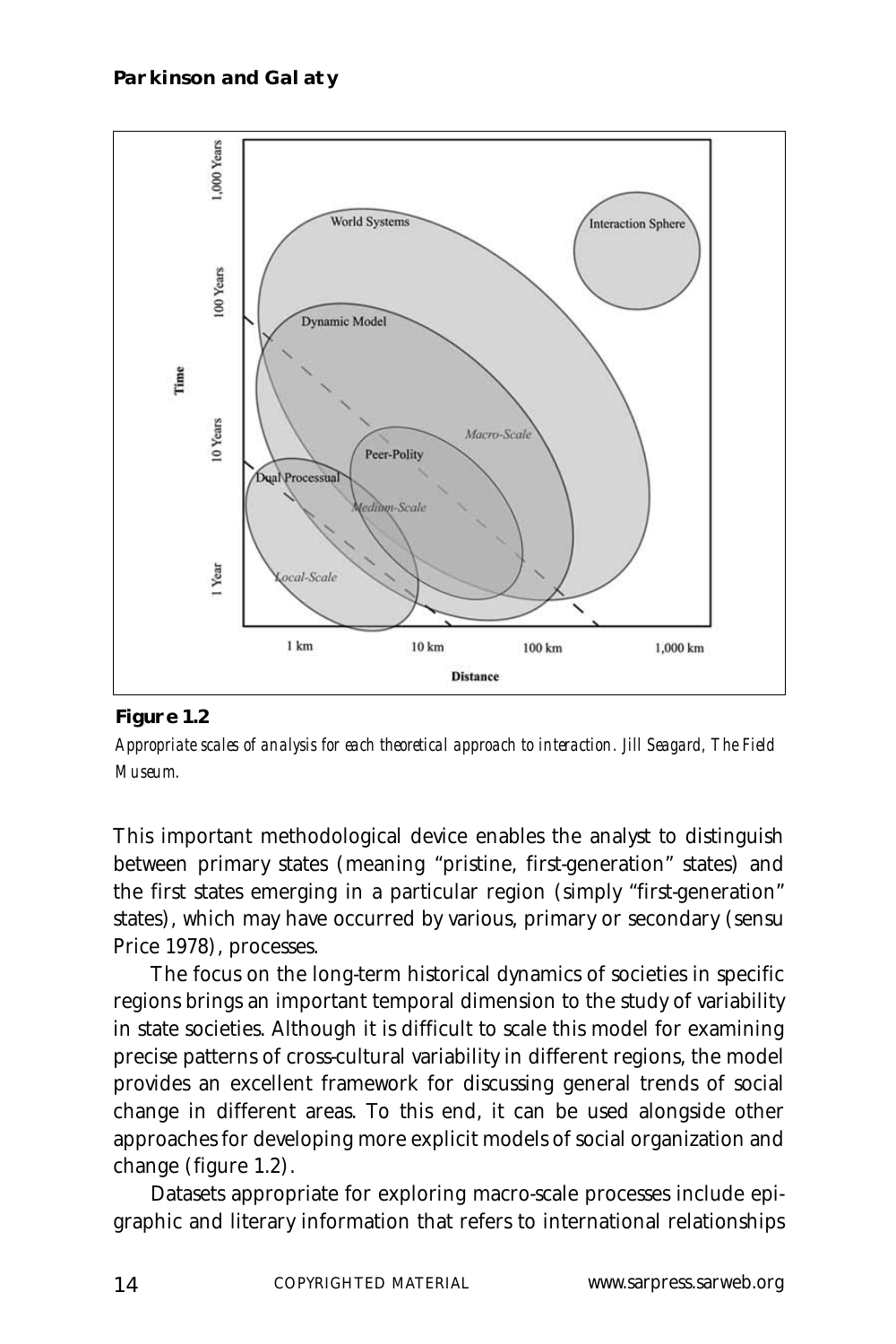

#### **Figure 1.3**

*Types of evidence, and their origins, for investigating interaction in the Aegean Bronze Age. Jill Seagard, The Field Museum.*

between states, as well as the analysis of "exotica," or artifacts created of nonlocal raw materials that can be chemically or macroscopically traced to another point of origin and therefore are indicative of the operation of long-distance exchange systems (figure 1.3). Obvious examples of the former from the Eastern Mediterranean are the Amarna Letters, documents from an archive at el-Amarna in Egypt that refer to diplomatic gift exchanges between elites throughout the Levant and Egypt from the reign of Amenhotep III through the reign of Tutankhamun (see Cline 1998a; Moran 1992). Examples of the latter from the same region include the large catalog of "exotic" materials recovered from Late Bronze Age Aegean contexts and created in Egypt and the Near East (see Cline 1994; Parkinson in press).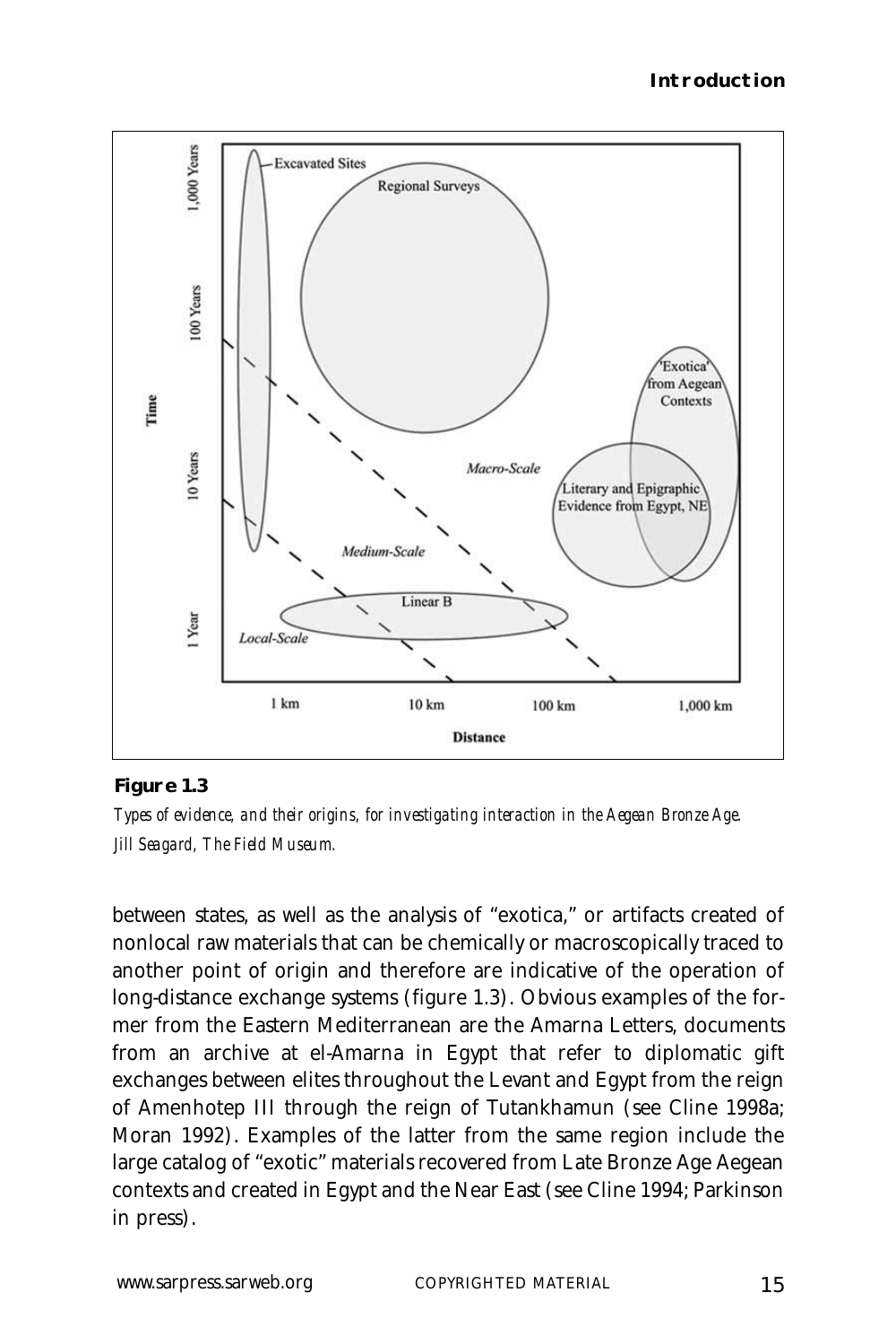*The Medium Scale*. Spatially, the medium scale refers to regional or subregional patterns of interaction, usually between social units exhibiting similar scales and systems of organization. Whereas the macro scale refers to temporal durations on the order of centuries or millennia, the medium scale refers to social processes that occur over several generations. Theoretical frameworks appropriate for analysis at this scale include peer polity interaction (Renfrew and Cherry 1986) and the emergence of "high culture" (Baines and Yoffee 1998; Yoffee and Baines 2000).

The concept of peer polity interaction built upon Renfrew's (1975) concept of Early State Modules by proposing that the nature of interaction between polities themselves would encourage processes of social change, specifically those increasing hierarchical differentiation: "In a region with peer polities which are not highly organized internally, but which show strong interactions both symbolically and materially, we predict transformations in these polities associated with the intensification of production and the further development of hierarchical structures for the exercise of power" (Renfrew 1986:8). He identified three main types of peer polity interaction:

- 1. Competition (including warfare) and competitive emulation
- 2. Symbolic entrainment and the transmission of innovation
- 3. Increased flow in the exchange of goods

In John Cherry's (1986a) application of the concept to Bronze Age Crete, he argued that peer polity interaction could not be invoked as a model for explaining the emergence of Minoan polities but that the model did a very good job of explaining similarities in bureaucratic organization, architecture, writing systems, and ideology.

More recently, Baines and Yoffee have proposed the concept of "high culture." They define high culture as "the production and consumption of aesthetic items under the control, and for the benefit, of the inner elite of civilization, including the ruler and the gods" (Baines and Yoffee 1998:235). They suggest that high culture is used, among other things, not only for legitimating power by elites but also for delineating discrete realms of different sets of elite.

Baines and Yoffee restrict the use of the term *high culture* to refer to a phenomenon that occurs only within highly bureaucratic civilizations. We suggest that the basic concept can be extended to include precursors of high culture that occur in many societies when emergent elites deploy shared sets of symbols and behaviors associated with elevated social status. Such shared sets of symbols and behaviors are transmitted via peer polity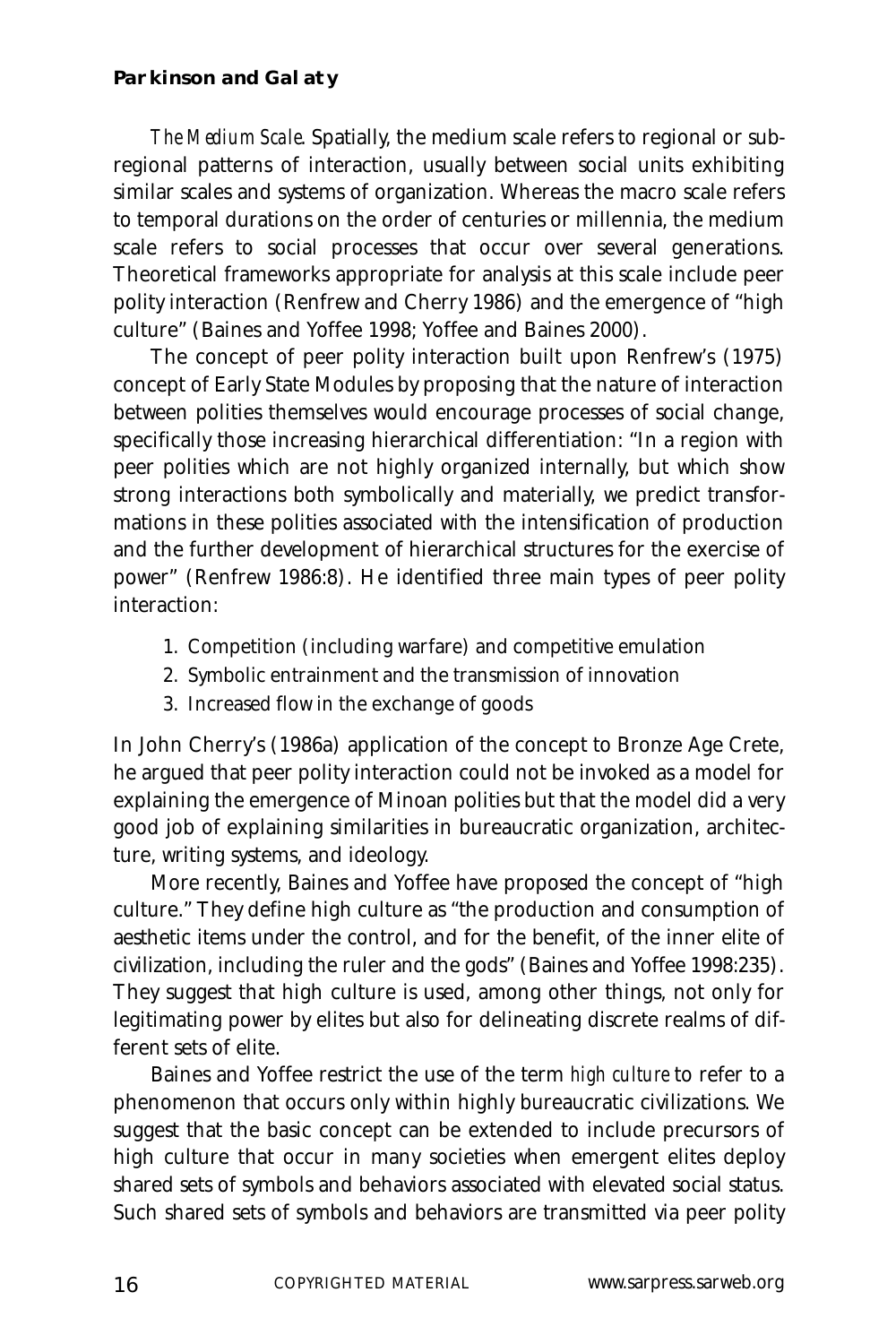interaction as emergent elites seek to legitimate their tenuous power and authority. Examples of such precursors to high culture include the Southeastern Ceremonial Complex of the Mississippian period in the southeastern United States and the emergence of elite symbols within the Valley of Oaxaca during the Formative (Flannery 1968).

We suggest that an approach that combines peer polity interaction with this extended notion of high culture—what we call "emergent high culture"—may be useful in modeling social interaction at this intermediate scale, as well as provide interesting insights into when interaction, generally defined, becomes peer polity interaction and how shared sets of symbols emerge to define and legitimate elite authority.

Archaeological datasets appropriate for modeling interaction at this scale rely heavily on information collected from regional surveys, which fruitfully can be combined—with one another and also with archaeological and text-based information from site-based excavations—to model interactive processes at this medium scale. The recent explosion of regional-scale surface surveys throughout the Eastern Mediterranean makes the region ideal for such investigations (see discussion below).

*The Local Scale and the Short Term*. The local scale refers, geographically and socially, to processes that occur within specific polities, settlements, and households. Temporally, the short term refers to processes that occur on the order of years or, at most, within generations. Theoretically, this is the scale at which regionally specific, historical models of social change can be used as a barometer for measuring the utility of more general models, such as those discussed above, as well as generalizing models that try to characterize general social organization at these more local scales.

Recent models that attempt to characterize social organization at this more specific level include Blanton, Feinman, and others' dual processual model (for example, Blanton et al. 1996; Feinman, Lightfoot, and Upham 2000), Brumfiel, D'Altroy, and Earle's staple finance and wealth finance model (Brumfiel and Earle 1987; D'Altroy and Earle 1985), Clark and Blake's (1994) agent-based aggrandizing model, and Hayden's (1995) conspicuous consumption/feasting model. Although these generalizing models mask the detailed variability inherent in the regionally specific, historical models, they provide mechanisms necessary for comparing the specific features of different societies in a cross-cultural framework.

In contrast to recent approaches that seek to sever ties with the past few decades of processualist theory (for example, Pauketat 2007; Yoffee 2005), we advocate a more theoretically eclectic approach that draws from more traditional neo-evolutionary approaches that tend to emphasize pyramidal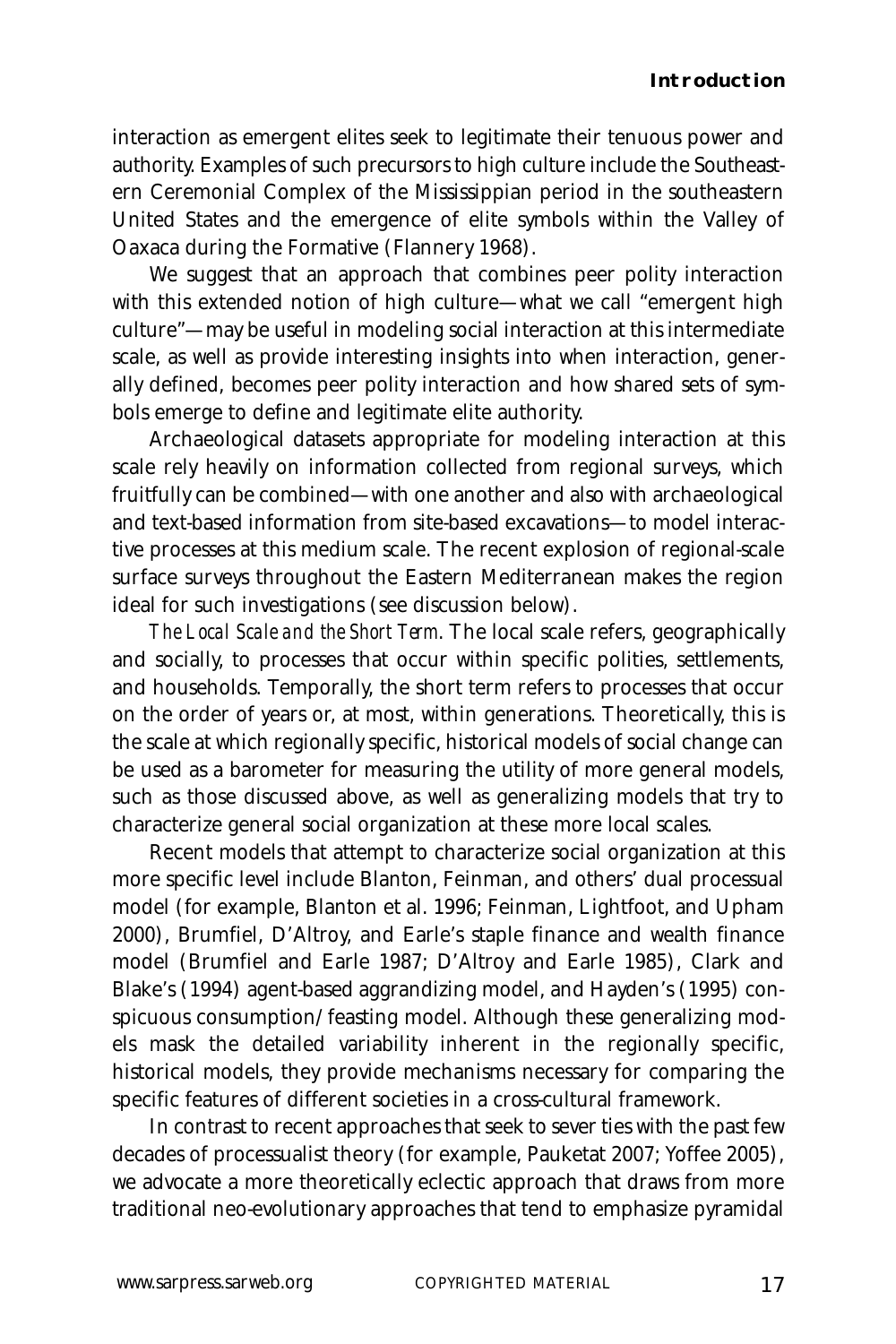hierarchy and from more recent frameworks that emphasize more dispersed forms of leadership and authority (Crumley 1995; Fowles 2003; Levy 1995).

Archaeological datasets appropriate for analysis at the local scale derive mostly from site-based excavations but also include information collected from regional and local surveys, as well as textual and epigraphic information that relates to the history and operation of specific sites. In this regard, the long history of systematic excavations at multicomponent sites in the Aegean and the accidental preservation of Linear B tablets at primary centers both play a critical role in our understanding of local-scale interactive processes in the region (see Galaty and Parkinson 2007a).

#### **GENERAL MODELS AND SPECIFIC CULTURE HISTORIES**

Throughout our discussion of multiple scales of analysis, we focus on integrating general theoretical frameworks with specific culture histories. As anthropologists, we recognize the importance of constructing general models for exploring cross-cultural patterns of variability. At the same time, such models need to be constructed in light of the more specific culture histories of given regions. A constant negotiation between general models and specific culture histories is necessary for ensuring that more general frameworks are not being imposed on specific historical trajectories, thus forcing specific historical trajectories to conform to the expectations of a general model, disregarding evidence to the contrary. Conversely, simply describing specific historical trajectories without generating more generalizing models also is insufficient. This has long been the tradition in the Aegean, where prehistoric periods historically have been investigated by scholars trained primarily as art historians and classicists (see Galaty and Parkinson 2007b).

In a recent synthesis of interaction in prehistoric Europe, Kristiansen and Larsson (2005) integrate general models with specific historical trajectories. Their ambitious book revisits models of diffusion and acculturation to emphasize similarities in the symbols and artifacts in different parts of Europe in the Bronze Age. By emphasizing the formation and transmission of institutions over time and space, the authors develop a theoretical and methodological framework for exploring how objects and symbols came to be associated with elites throughout the European continent during the Bronze Age. Central to their thesis is Mary Helms's (1988, 1993, 1998) notion of esoteric knowledge through long-distance travel and exchange in the legitimization of emergent elite authority.

The model presented by Kristiansen and Larsson (2005) is sophisticated and maintains its coherence at the continental scale of Europe. No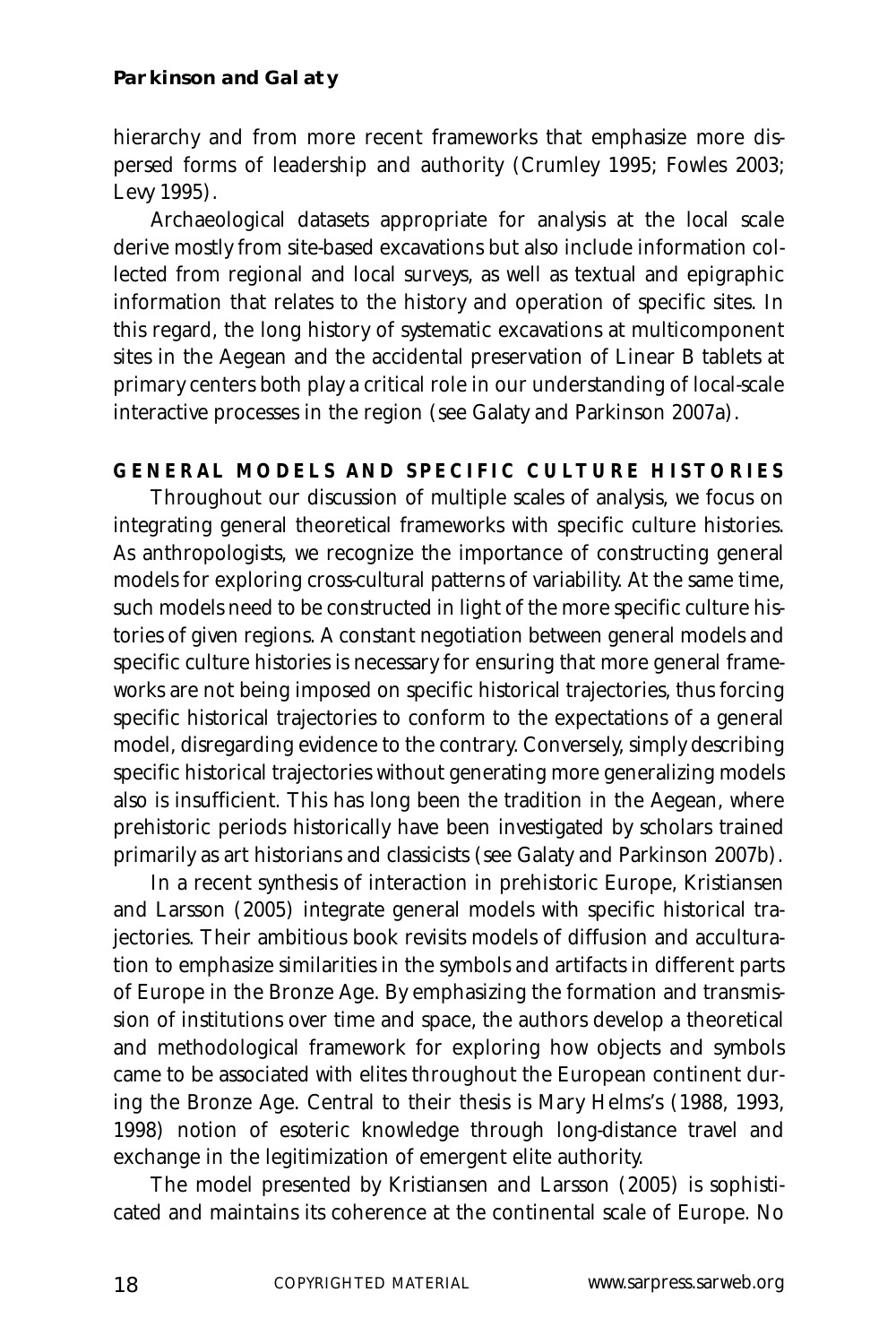one familiar with the European Bronze Age can deny the importance of bronze artifacts, including swords and chariots, in the establishment and legitimization of hierarchy. Kristiansen and Larsson make an effective argument that the establishment of these "warrior aristocracies" is related to the long-distance transmission of symbols and materials throughout Europe, most of which ultimately derive from more politically and economically complex societies in the Near East. At first glance, the *ex oriente lux* framework smacks of Childean diffusionism and of pots once again equaling people. But a more detailed examination reveals a much subtler argument that attempts to tease apart the various kinds of interaction, including individual travel, symbolic transmission or "stimulus diffusion," and indirect transmission, that operated in the European Bronze Age.

Although the argument holds together well at the macro scale, the details of specific regional trajectories largely fall by the wayside as the authors shoehorn specific regional trajectories to fit the more general theoretical model. For example, as several chapters in this volume indicate, the nature of interaction between the fledgling states of the Aegean and their contemporaries in Egypt and the Near East during the Middle and Late Bronze ages was varied, complex, and mostly quite indirect. Even given the high quality of archaeological evidence to generate models of interaction between these neighboring polities, the degree of scholarly agreement on the nature of that interaction varies tremendously. This therefore makes it difficult to swallow neodiffusionist models that trace the symbolism of political hierarchy in northern Europe to the Hittite empire, especially when the models are not supported by specific regional datasets that link together these geographically remote regions (see, for example, Tomas, chapter 8, this volume).

Ultimately, general theoretical models are useful only if they elucidate specific regional trajectories and make them amenable to cross-cultural comparison (see Parkinson in press). The macro scale approach adopted by Kristiansen and Larsson, which necessarily needs to deal in a broadbrush fashion with specific regional trajectories, has to be augmented by complementary research at the regional and local levels. These finer scales of analysis clarify and add texture to the broader scale, thus keeping the more general models honest and tethered to empirical reality.

## **THE EASTERN MEDITERRANEAN AS A LABORATORY FOR STUDYING ANCIENT INTERACTION**

The present volume takes advantage of the long history of research in the Eastern Mediterranean to explore the nature of interaction between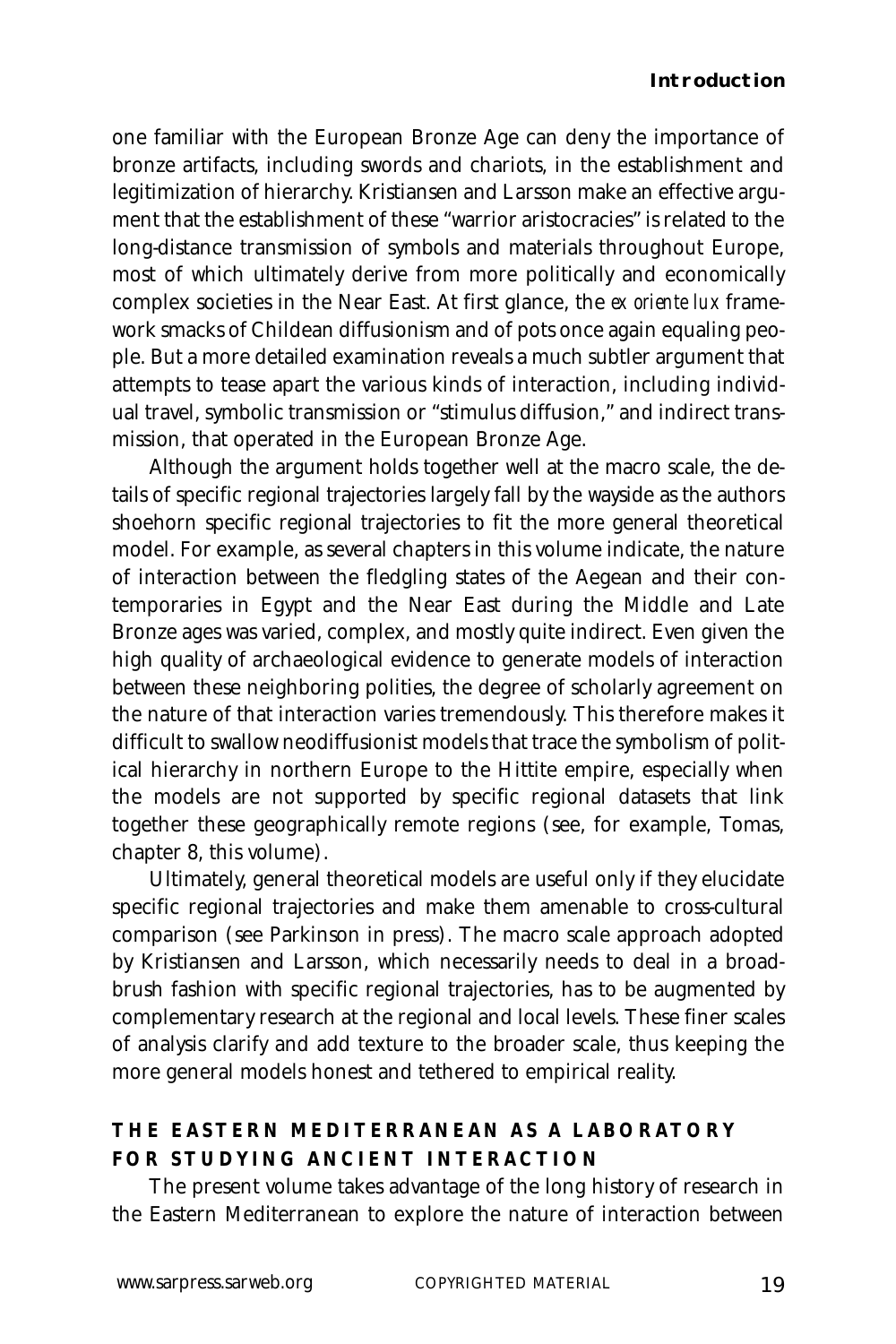the various societies that inhabited the region during the Bronze Age. The Eastern Mediterranean Bronze Age makes an ideal laboratory for investigating interaction, because of the empirical variability in political and economic complexity of the societies represented, because of the well-refined chronology of the region, and because of the high quality of survey and excavation data available throughout the region.

Despite this, most Aegean prehistorians have failed to employ crosscultural frameworks and to develop general theoretical models for understanding the emergence, functioning, and collapse of state-level societies in the region. This is not a new criticism. Over the past 30 years, scholars such as Cherry (1978, 1984, 1986b), Davis (2001), Renfrew (1972), and Wright (1995) have voiced similar frustration with the lack of generalizing frameworks and models for understanding the states of the Aegean Bronze Age. In recent years, some progress has been made in this regard (for example, Whitelaw 2001), but there remains in the region a general tendency to neglect the study of general processes in favor of developing increasingly detailed accounts of specific site histories and artifact seriations (see Davis 2001). Of course, the latter are essential tasks for unraveling the prehistory of any region, but local processes need to be related to more general models with cross-cultural applicability.

Because such generalizing frameworks are not considered critical elements of research strategies in the region, anthropological models of state formation seldom discuss the trajectories of development for state-level societies in the Aegean Bronze Age (see Galaty and Parkinson 2007a, for discussion). This is a puzzling fact, given the large amount of research that has been carried out in the Aegean. Few other archaic states have received the detailed archaeological examination that the Minoan and Mycenaean states have over the past 150 years. Although the vast majority of excavations have focused exclusively on the palatial centers, during the past 30 years these site-based excavations have been supplemented with information recovered from diachronic surface surveys that fills in several gaps in the prehistoric landscape (for example, Bennet 1999b; Cherry and Davis 2001; Davis et al. 1997).

In addition to the copious research directed at understanding the development of the Minoan and Mycenaean states, the Aegean boasts one of the highest-resolution ceramic chronologies with the greatest time depth in the world. This benefit can be attributed to the art-historical approach that has dominated research strategies into prehistoric periods since the earliest excavations in the nineteenth century. Although such an approach has not contributed greatly to the creation of generalizing mod-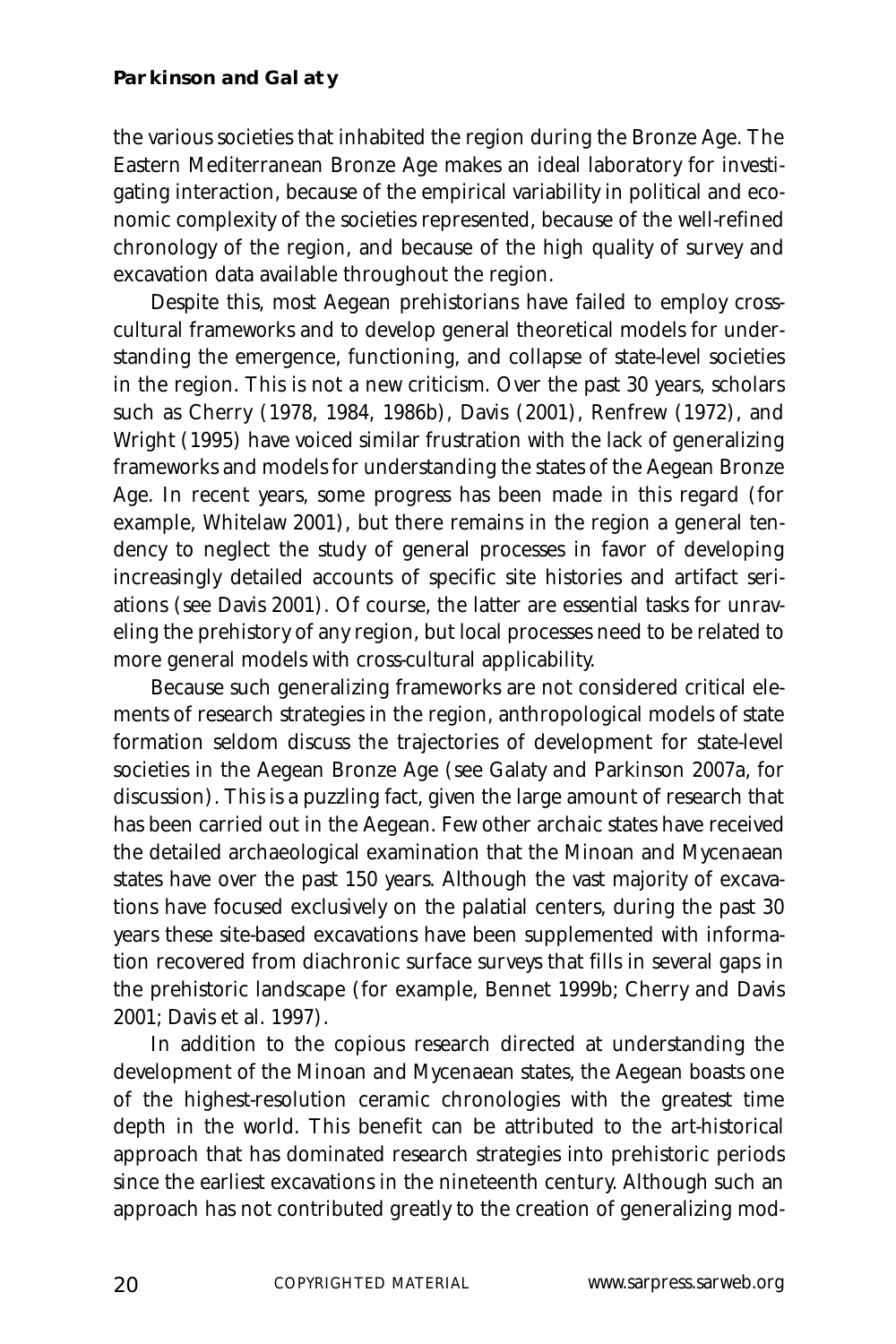els that can be used for understanding the Aegean in a cross-cultural context, it has produced a detailed understanding of ceramic chronologies that go back nearly 5,000 years and allows, in some cases, dating resolution to the generational level (Manning 1995a).

Despite the large amount of research and an established ceramic chronology, the states of the Aegean Bronze Age seldom are considered in anthropological models of state formation. Only a few general concepts that have emerged from research into the prehistoric Aegean have been applied in other cultural contexts—most notably, of course, peer polity interaction (for example, Cherry 1986a; Renfrew 1986) and Renfrew's (1975) Early State Modules. To some extent, this is because the construction of generalizing models has not been a critical goal of research in the Aegean, as discussed above.

We suggest that another important reason the Minoan and Mycenaean societies are seldom mentioned in anthropological considerations of state "ontogeny" is that they do not "fit" the models derived from the study of the development of "primary" states elsewhere—in particular, Mesopotamia, Egypt, the Valley of Oaxaca, and the Valley of Mexico. Over the past 30 years, these other regions have provided the majority of empirical evidence employed in understanding the development of state-level societies. The specific historical processes leading to their eventual development into "states" vary, but all can be considered more or less "pristine" or "primary" states: none seem to be derivative, either historically or geographically, from societies with more complex political arrangements. This simply is not the case with the Minoan and Mycenaean states. Both grew up in the shadow of much more mature, politically and economically complex states in Southwest Asia and northeastern Africa.

In other words, anthropological discussions of state development do not consider the Minoan and Mycenaean states because most anthropological models regarding state development have been designed explicitly to understand the development of "primary" states and both of the Aegean examples are "secondary" (see Parkinson and Galaty 2007). As such, their lack of influence on anthropological models of state formation and interaction can be attributed not to the way in which they have been studied (that is, from an art-historical, instead of a cross-cultural–anthropological, perspective), but to their idiosyncratic historical and evolutionary place in the grander context of world prehistory.

But this unique geographic and social context also makes the Eastern Mediterranean Bronze Age an ideal location for investigating anthropological models of interaction between societies of various political, economic,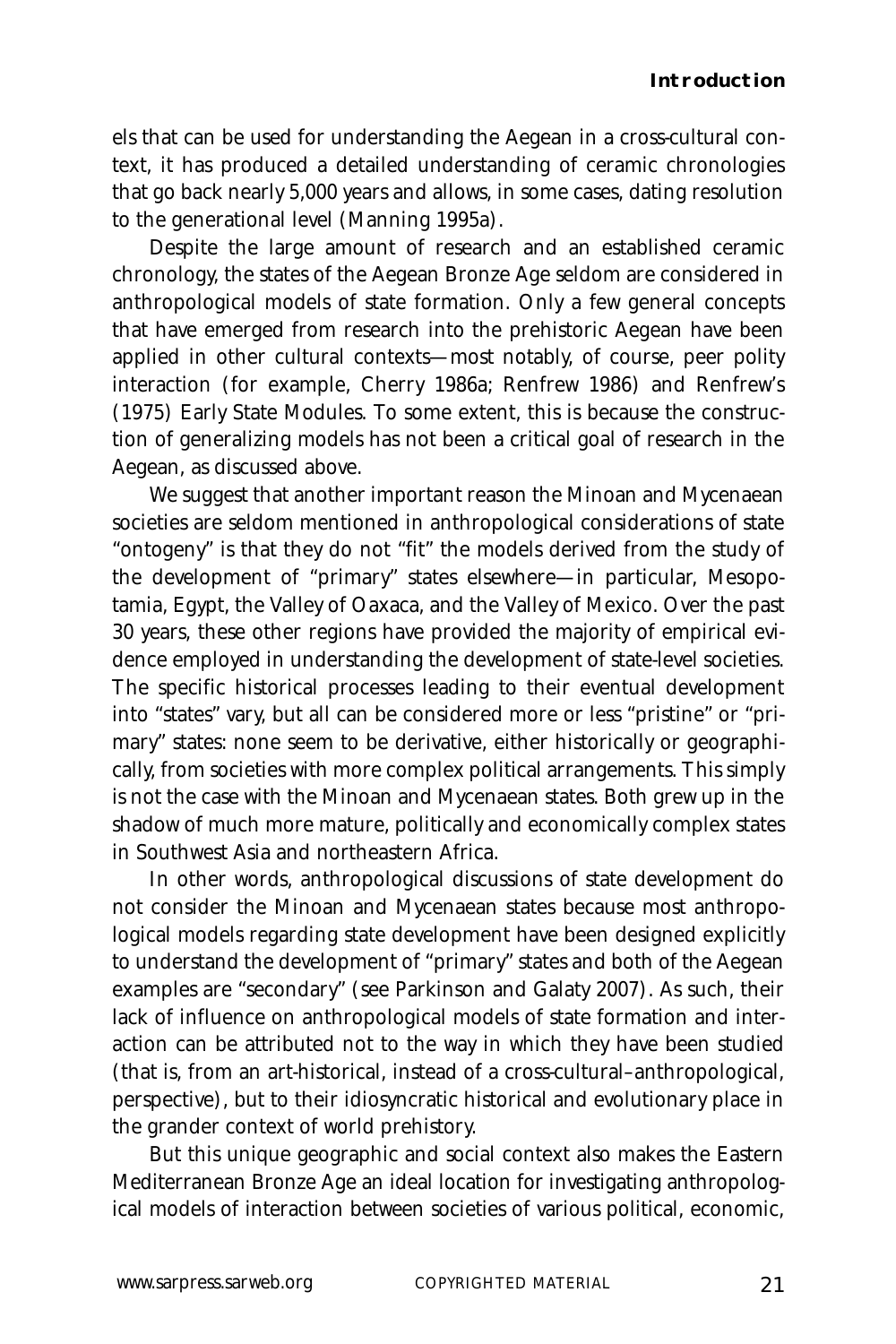and demographic scales. From the mature states and city-states of Egypt and the Levantine coast, to the fledgling secondary states of the Aegean, to the tribal societies with emergent ranking of the Balkans and along the Adriatic coast, the area exhibits a very high degree of empirical variability in the organization and distribution of different kinds of societies, unparalleled in other parts of the world. Combined with the high-resolution chronology and the long history of excavation and surface surveys, the region also provides the archaeological evidence necessary for exploring social interaction.

## **MAJOR POINTS OF DISCUSSION: NEGOTIATING DIFFERENT SCALES OF INTERACTION**

During the seminar, several topics emerged repeatedly—either as points that were unclear and needed to be clarified with additional research or as points of agreement. The main points of interest for a general anthropological audience include the following: the rectification of world-systems approaches with shorter-term, more local-scale processes; the emergence of peer polity interactions within societies with emergent ranking, and the relationship of the emergence of peer polity interactions to emergent elements of "high culture"; and the "domino effect" of interconnected systems of interaction.

#### **World-Systems Approaches**

There was no specific consensus amongst the participants about the general utility of world-systems approaches for modeling interaction between early states and their neighbors. Some who entered the symposium as skeptics and naysayers (for example, Cherry) did begin to see the value of world-systems as a generalizing framework that emphasizes similarities in interactive processes between early state societies. Others (for example, Parkinson) considered world-systems approaches most useful when conducted in concert with other theoretical approaches that seek to emphasize variability, such as dual processual theory. Sherratt and Kardulias were the most puritan in their belief in world-systems approaches, but both emphasized that such approaches necessarily need to be modified to deal with different social contexts.

One question we addressed specifically was whether world-systems approaches were appropriate in all social contexts or only when the core and the periphery differ significantly in economic and political organization. Some participants (for example, Galaty and Parkinson) argued that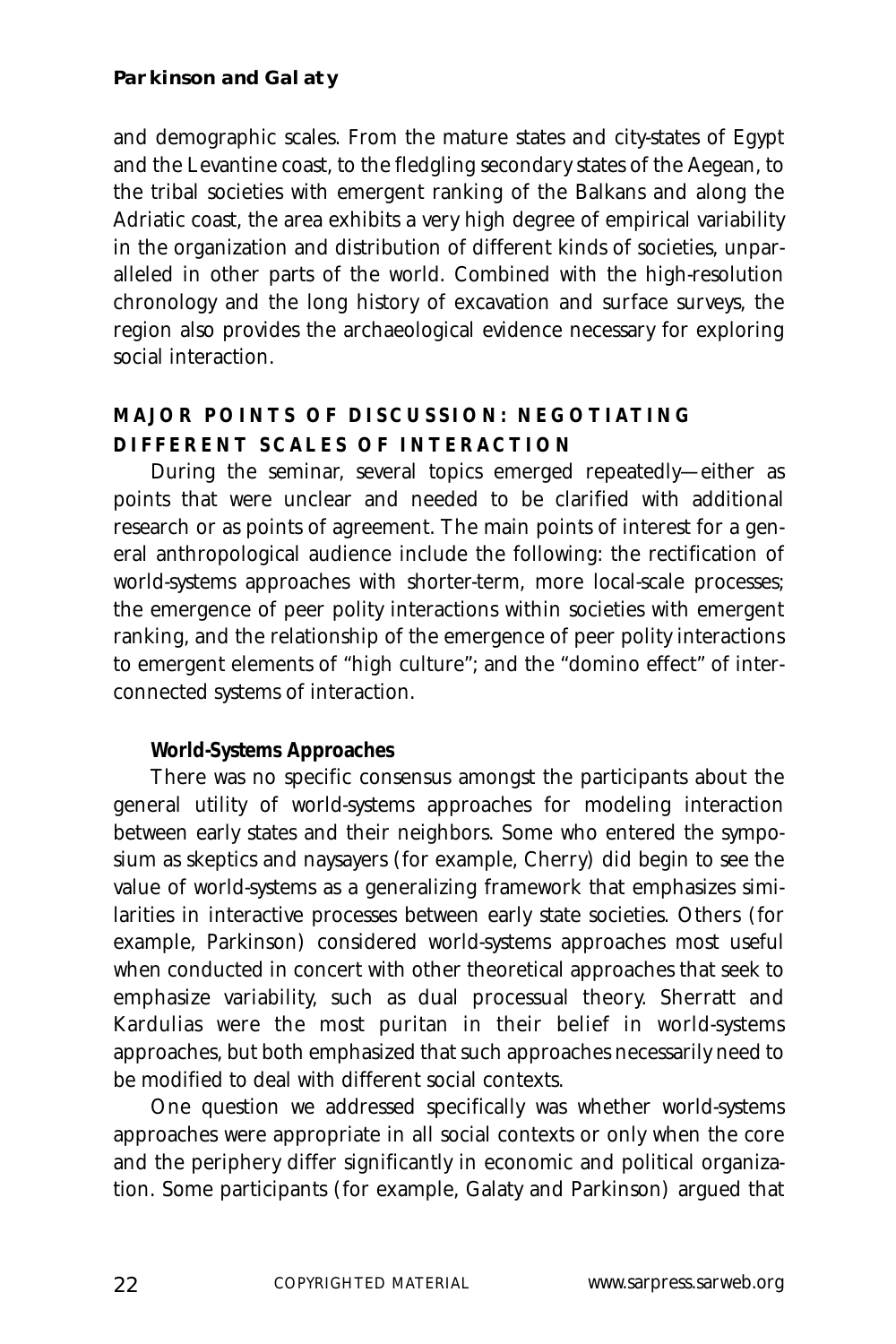world-systems are most powerful as descriptive and explanatory frameworks when applied judiciously to deal with societies that have significant differences in economic and political organization. If the differences in political and economic organization are removed from the world-systems framework, then the model becomes something more akin to peer polity interaction at a distance or, quite simply, just interaction. Along this line of reasoning, world-systems approaches are useful for understanding the differences that occur in the Eastern Mediterranean after the emergence of states in the Bronze Age but are not useful for modeling social interaction during the Neolithic or Paleolithic. Others, such as Kardulias, were more comfortable using the principles of world-systems approaches to model human social interaction back to the end of the Pleistocene when significant differences in economic organization began to emerge in the Levant.

Much discussion was dedicated specifically to the usefulness of worldsystems for dealing with the local scale and the short term. Most of the participants agreed that world-systems approaches are useful for dealing with interaction over long distances and over the *longue durée*. Many (for example, Parkinson and Cline) suggested, however, that the framework falls apart when it is confronted with specific local histories that have high chronological precision.

One of the more vocal proponents of world-systems approaches in the symposium, Nick Kardulias, approached this issue with the concept of "negotiated peripherality." Kardulias uses this concept to model how groups at the periphery "take matters into their own hands." Negotiated peripherality attempts to inject agency into the periphery by focusing on the willingness and ability of people in the periphery to outline the conditions under which they participate in a larger world-system, thus forcing the core to outline the conditions of its interaction with peripheral regions. Kardulias, here and in other venues (for example, Kardulias 2007), has promoted this concept as a way to circumvent the tendency of worldsystems approaches to emphasize top-down, or core-to-periphery, structures instead of more "grassroots" processes, which move from the periphery and margin into the core. We see the concept of negotiated peripherality as a major development in world-systems approaches. It integrates the importance of the role of emergent elites as participants in long-distance exchange networks (for example, Flannery 1968; Spencer 1993) with the more generalizing tenets of world-systems frameworks. In this regard, it goes a long way towards rectifying many scales of analysis and crosscutting the analytical dichotomy between agent and structure.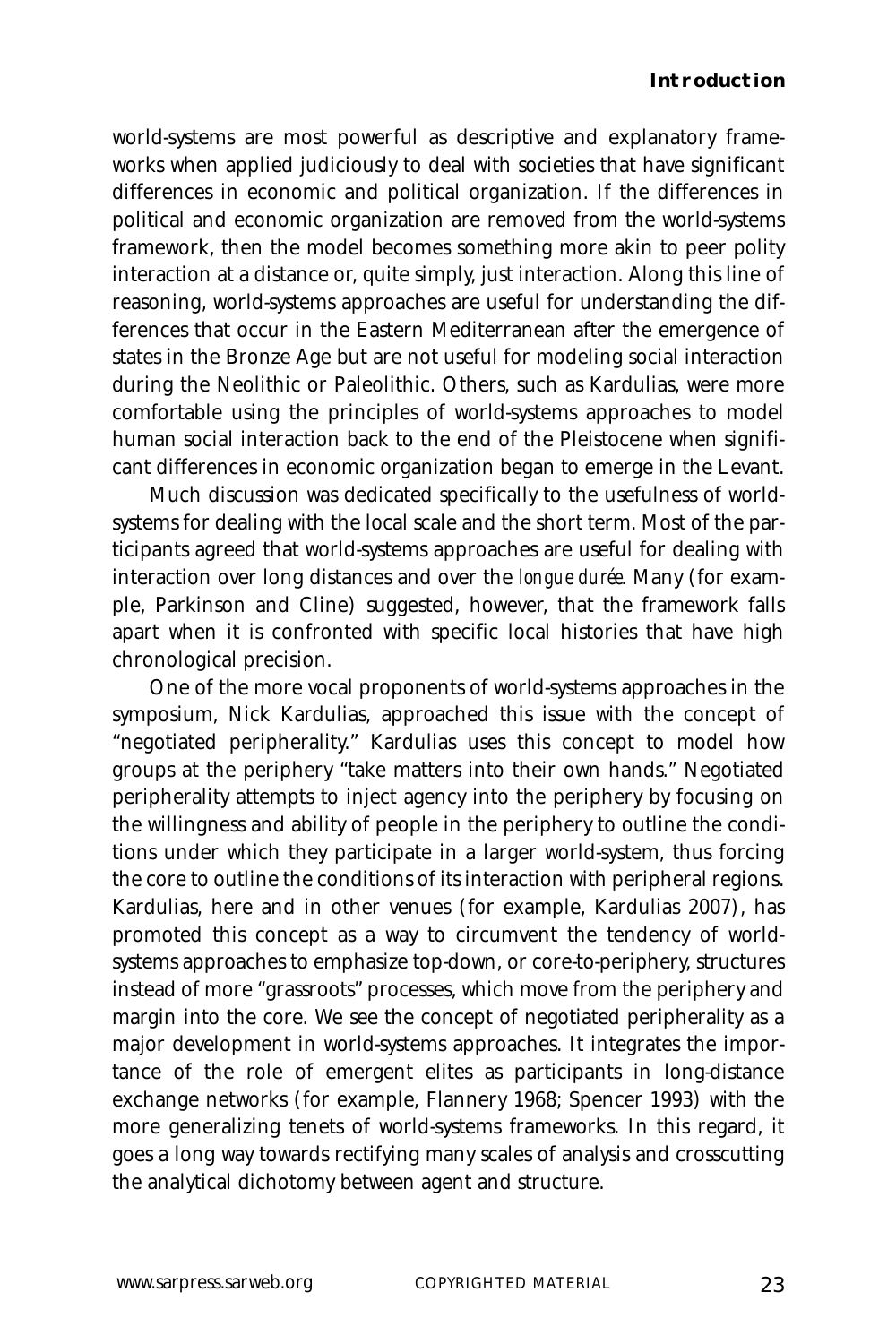#### **Peer Polity and Emergent High Culture**

Another topic that repeatedly emerged related to the concept of peer polity interaction and how it connects both to world-systems approaches and to the emergence of high culture as described by Baines and Yoffee (1998). Similar to our consideration of when, and in what kinds of social contexts, world-systems approaches are appropriate (see above), we also discussed when peer polity interaction begins and how it differs from other sorts of interactive processes. Most of the participants agreed that the concept of peer polity interaction should be restricted to analysis of societies that are in close contact with one another and have emergent elites. From this perspective, peer polity interaction can help explain the emergence of common symbols and objects associated with prestige and elite status. As such, the development of peer polity interaction can be seen to correlate with the emergent, or incipient, form of high culture (discussed above). The combination of these two concepts—peer polity interaction and emergent high culture—can successfully help explain the formation of archaeological phenomena such as the Southeastern Ceremonial Complex and, in the Aegean Bronze Age, the items and symbols (for example, imported scarabs from Egypt and horns of consecration) that came to be associated with emergent elite culture on Crete.

Importantly, the combined application of these concepts can help differentiate these archaeological phenomena, which serve to legitimate elite authority within similarly organized regional systems, from "interaction spheres," which occur over larger geographic areas and encompass differently organized regional systems. The latter, which most famously include the Hopewell phenomenon of the Middle Woodland in the eastern United States, appear to be related to far-reaching ideological systems that do not seem to have been evoked to legitimate differential accumulation of wealth or prestige, although they may have helped to create social contexts that ambitious individuals could have "tweaked" to serve those ends.

#### **The Domino Effect**

Another topic that emerged from our discussion centered on the tendency of historical events, or small-scale processes, to reverberate throughout an interactive system and to generate unintended or unexpected changes down the line. This process, which we call "the domino effect," is similar to the "feedback loops" discussed by systems theorists in the 1970s (for example, Flannery 1968; Maruyama 1963). But unlike the processes identified by systems theory, which imply an increased effect of the initial process over time and down the line, the domino effect presumes only that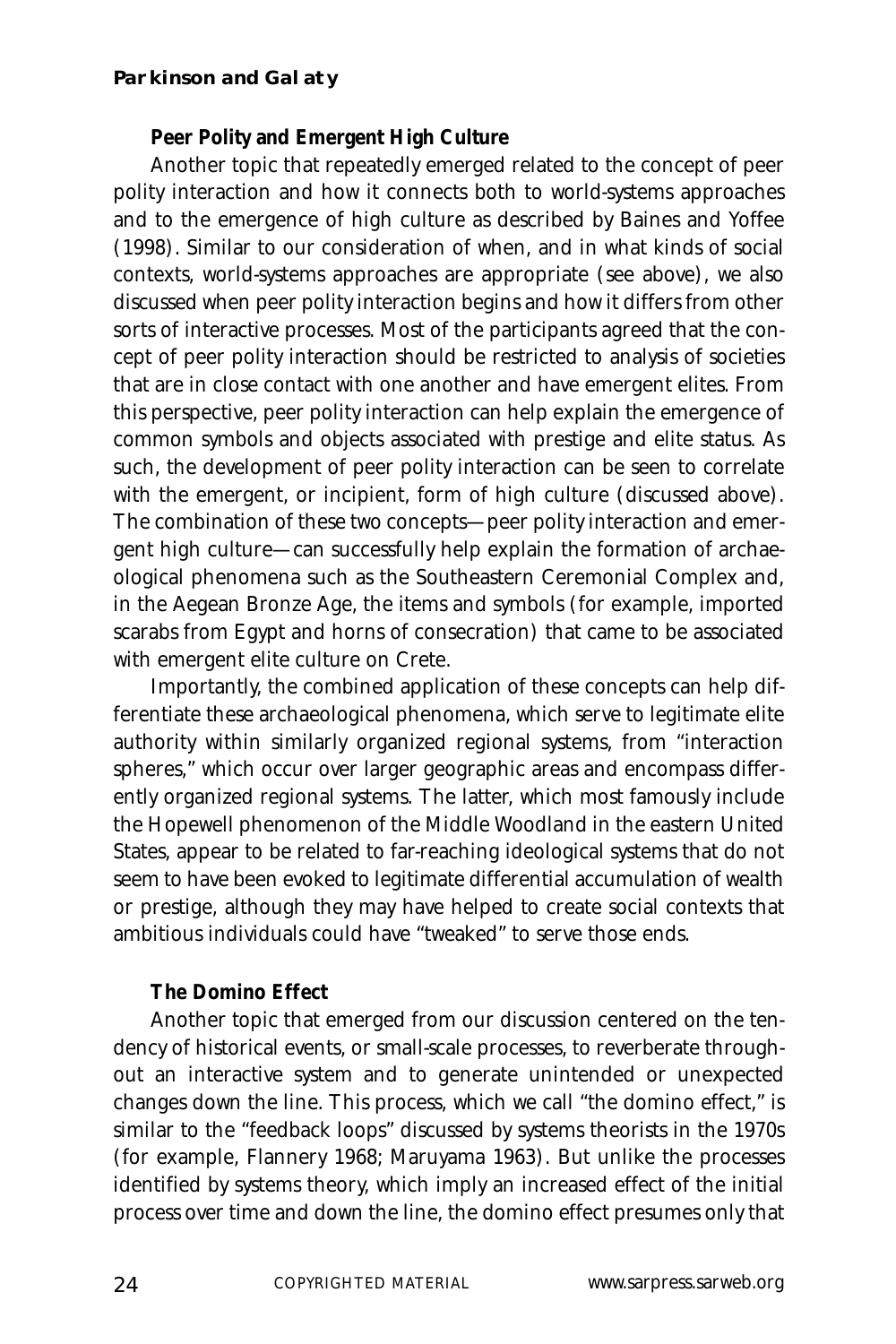some historical events in one region can affect those regions with which it interacts. The domino effect does not presume that the effects of the interaction will become more pronounced or "amplified." In areas that provide fine enough chronological resolution, it is possible to identify the relationship between specific historical events in interactive regions, which may have more, or less, dramatic effects in different social contexts. The results of the domino effect seem to be more pronounced when those historical events directly affect interaction itself.

For example, the earliest occurrence of exotic materials on Crete at the end of the third millennium BC is associated chronologically with the "deregulation" of trade in Egypt during the First Intermediate period, a chaotic period in Egyptian prehistory during which state control—especially of trade—became decentralized. In chapter 2, we suggest that this would have encouraged traders to seek out alternative routes and establish new trading partners abroad. One result of that historic event—the deregulation of trade—was the establishment of contact with emergent elites on the island of Crete. Although the establishment of these sporadic trading relationships had little or no effect on the Egyptian state, they seem to have provided materials and objects that could be used in the Cretan system to symbolize and help to legitimate the tentative authority of emergent elites locally. A similar shift in Egyptian trading patterns at the end of the second millennium BC also may have encouraged the decentralization of trade throughout the Eastern Mediterranean at the end of the Bronze Age.

#### **Cycles, Interaction, Causality, and Evolution**

A final main point of discussion involved the effects of long-term cycles or trends in patterns of interaction on the emergence of novel social institutions, and vice versa. The trajectory of interaction in any given region was shaped by the precise historical events that occurred in that part of the world, but at a more general scale, specific trends or cycles can be identified. In the Eastern Mediterranean, these include historical shifts in the organization of trade and exchange (that is, public versus private; see chapter 2) and in the organization of trade routes. Often, it is tempting to identify these interactive processes as causal with regards to the emergence of novel social institutions, but interaction alone is an insufficient cause for explaining social change. As a result, causal models must account also for the local conditions under which interaction came to be adopted and negotiated (see Parkinson and Galaty 2007).

For example, we argue in chapter 2 that the exotic materials that arrived in the Aegean via long-distance exchange with Egypt and the Near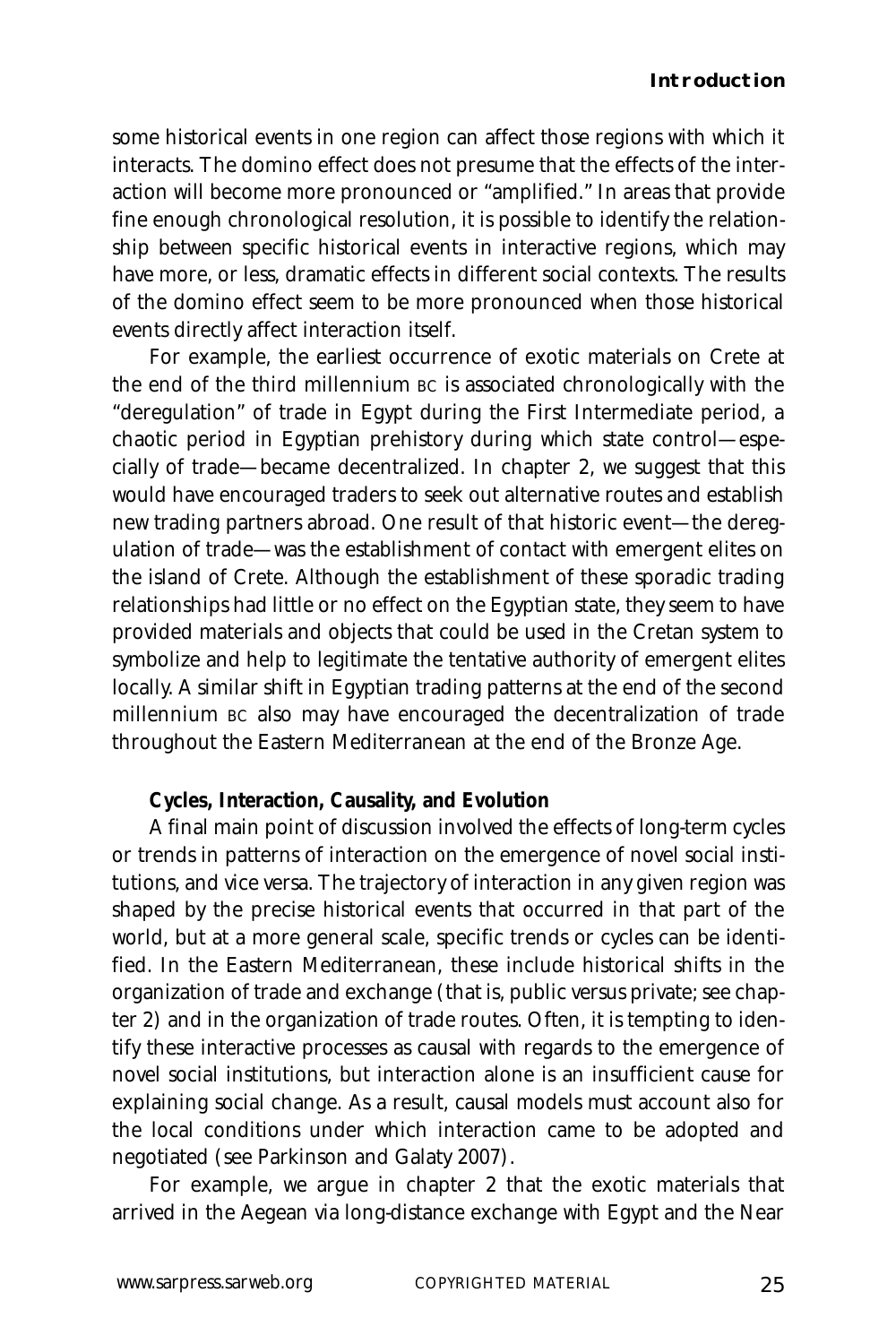East came to be used to symbolize and legitimate the authority of emergent elites. This is *not* to say that long-distance exchange caused the emergence of early states on Crete. Rather, the materials and relationships acquired through long-distance exchange provided a set of symbols and objects that could help legitimate emergent elite authority. A similar phenomenon later happened on the Greek mainland, when symbols were acquired from Crete during the emergence of the Mycenaean states. In both these cases, interaction was a critical factor in the emergence of state systems. But interaction alone cannot explain the emergence—or evolution—of these novel social forms (see Cherry, chapter 5, this volume).

# **INVESTIGATING INTERACTION: STRUCTURE OF THE VOLUME**

This chapter outlines the main goals of the seminar and delineates the highlights of our discussion. To make our conclusions more accessible to scholars who study interaction between states in other parts of the world, we have kept the discussion in this first introductory chapter more general and largely devoid of regionally specific jargon and the details of local chronology. These details have been reserved for the second introductory chapter (chapter 2), which tells the story of interaction in the Eastern Mediterranean that emerged from the seminar. To provide the reader with a sense of the levels of concurrence (and disagreement) amongst the participants, we (that is, Galaty and Parkinson) wrote a draft of chapter 2 and uploaded it to a wiki, where other participants of the seminar had an opportunity to comment upon and alter the text. Our hope was that this would permit us to focus in this chapter on more general issues regarding the anthropological study of interaction, as well as to provide the reader with a sense of the atmosphere we were able to create at SAR.

Chapters 3 and 4 were written by the most adamant proponents of world-systems approaches who attended the seminar, Nick Kardulias and Sue Sherratt, respectively. We invited Nick and Sue because we wanted to provide fair representation for world-systems approaches in archaeology and also wanted individuals who were not so dogmatic as to disregard other theoretical and methodological approaches out of hand. We chose wisely. Their contributions are forceful defenses of world-systems approaches in archaeology, and their comments during the seminar convinced some participants (sometimes to their own surprise) who previously had disregarded world-systems approaches (for example, Cherry) to see the value of world-systems as a useful generalizing framework for exploring macro-scale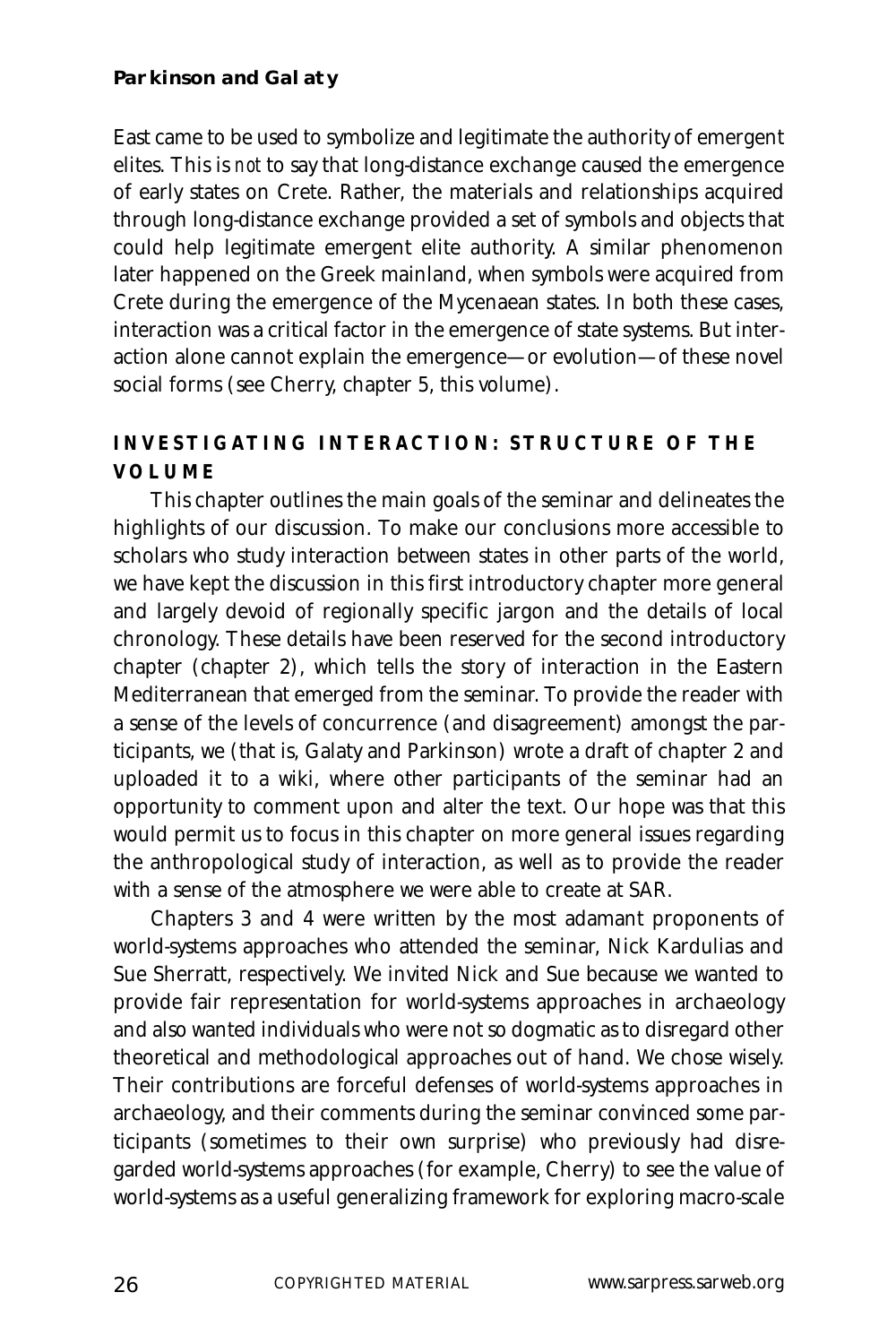patterns. Others remained skeptical of its utility (for example, Cline) and favored more historically specific models.

The next two chapters examine Crete from two unique perspectives. Chapter 5 was written by an Aegean prehistorian, John Cherry, and summarizes the status of our knowledge of long-distance exchange with Egypt and the Near East from a Cretan perspective, focusing on how items and symbols associated with long-distance trade were used locally during the emergence of palatial systems. By contrast, chapter 6, written by Egyptologist David Wengrow, examines the nature of long-distance exchange with Crete from the perspective of Egypt and the Near East at the beginning of the second millennium BC.

Chapter 7, by Eric Cline, summarizes and builds upon the results of his earlier extensive research into the distribution of "foreign" items discovered in Aegean contexts, as well as literary references to Aegean peoples in Near Eastern, Anatolian, and Egyptian contexts. Chapter 8, by Helena Tomas, brings together all the evidence for Aegean interaction with the Balkans and the northern Adriatic.

The final chapter, by Robert Schon, explores the concept of a worldsystem from an inside-out perspective, focusing on how the Mycenaean elite of a single center used imported goods to legitimate authority.

We hope that the chapters in this book will help to establish a common theoretical ground for exploring the anthropology of interaction in archaeological contexts. This common ground, we suggest, should be theoretically eclectic in perspective and multiscalar in scope, using appropriate archaeological datasets for investigating how humans and the societies they built interacted over time.

#### **Acknowledgments**

First and foremost, we want to extend our sincere thanks to all the seminar participants, who made our week in Santa Fe stimulating, refreshing, motivating, and enlightening. We will never forget how Sue came through in a pinch for us on a desperate Southwestern evening or how Helena learned—eventually—to play one-up, one-down. John, Eric, David, Nick, and Rob all made the week unforgettable through their good humor and extraordinary pool-playing skills and two-step abilities. We learned a lot from all of you, and we are humbled that you took an entire week out of your busy schedules to spend with us in Santa Fe, not to mention all the time you spent working on your chapters. Thank you!

We also want to thank the wonderful staff at SAR, who made our travel plans seamless, our beds cozy, and our meals out-of-this-world, especially Nancy Owen Lewis